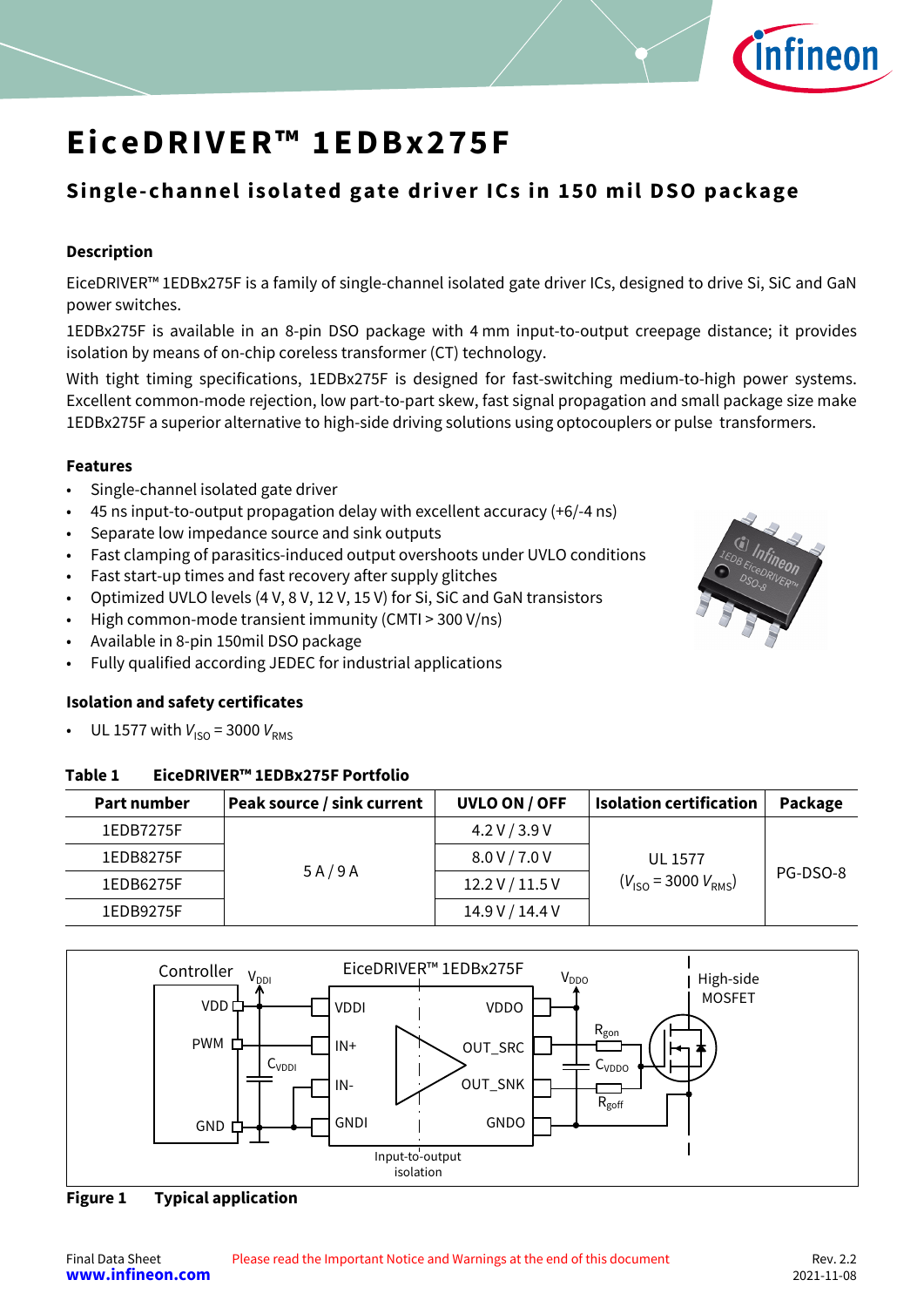

#### **Potential Applications**

- Server and Telecom switch-mode power supplies (SMPS)
- EV Off-board chargers
- Low-voltage drives and power tools
- Solar micro inverter, solar optimizer
- Industrial power supplies (SMPS, Residential UPS)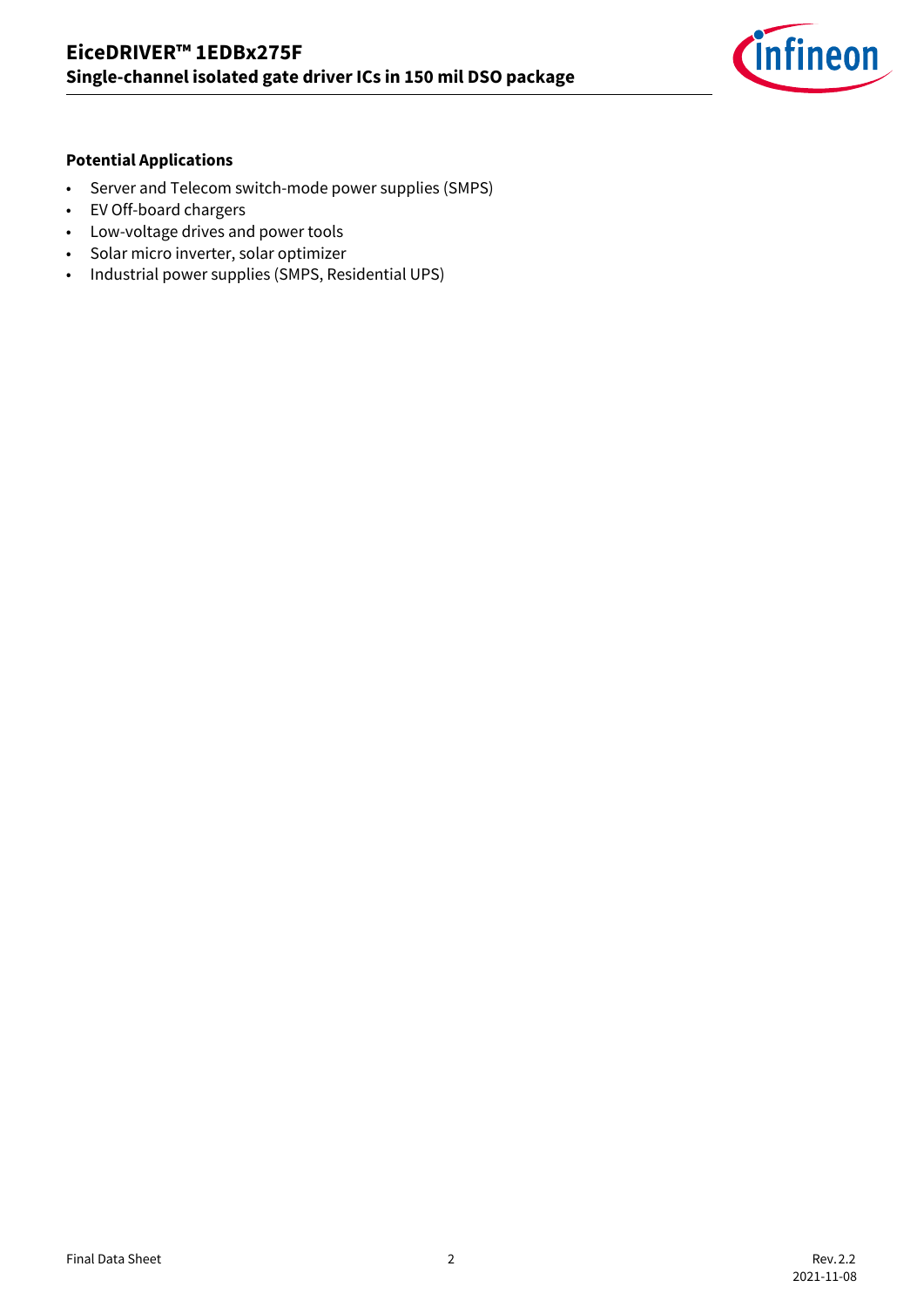

# **Table of Contents**

| $\mathbf{1}$            |  |
|-------------------------|--|
| $\overline{2}$          |  |
| 2.1                     |  |
| 2.2                     |  |
| 2.2.1                   |  |
| 2.2.2                   |  |
| 2.2.3                   |  |
| 2.3                     |  |
| 2.4                     |  |
| 2.5                     |  |
| $\overline{\mathbf{3}}$ |  |
| 3.1                     |  |
| 3.2                     |  |
| 3.3                     |  |
| 3.4                     |  |
| 3.5                     |  |
| 4                       |  |
| 5                       |  |
| 6                       |  |
| 6.1                     |  |
| 6.2                     |  |
| 7                       |  |
| 8                       |  |
| 8.1                     |  |
| 8.2                     |  |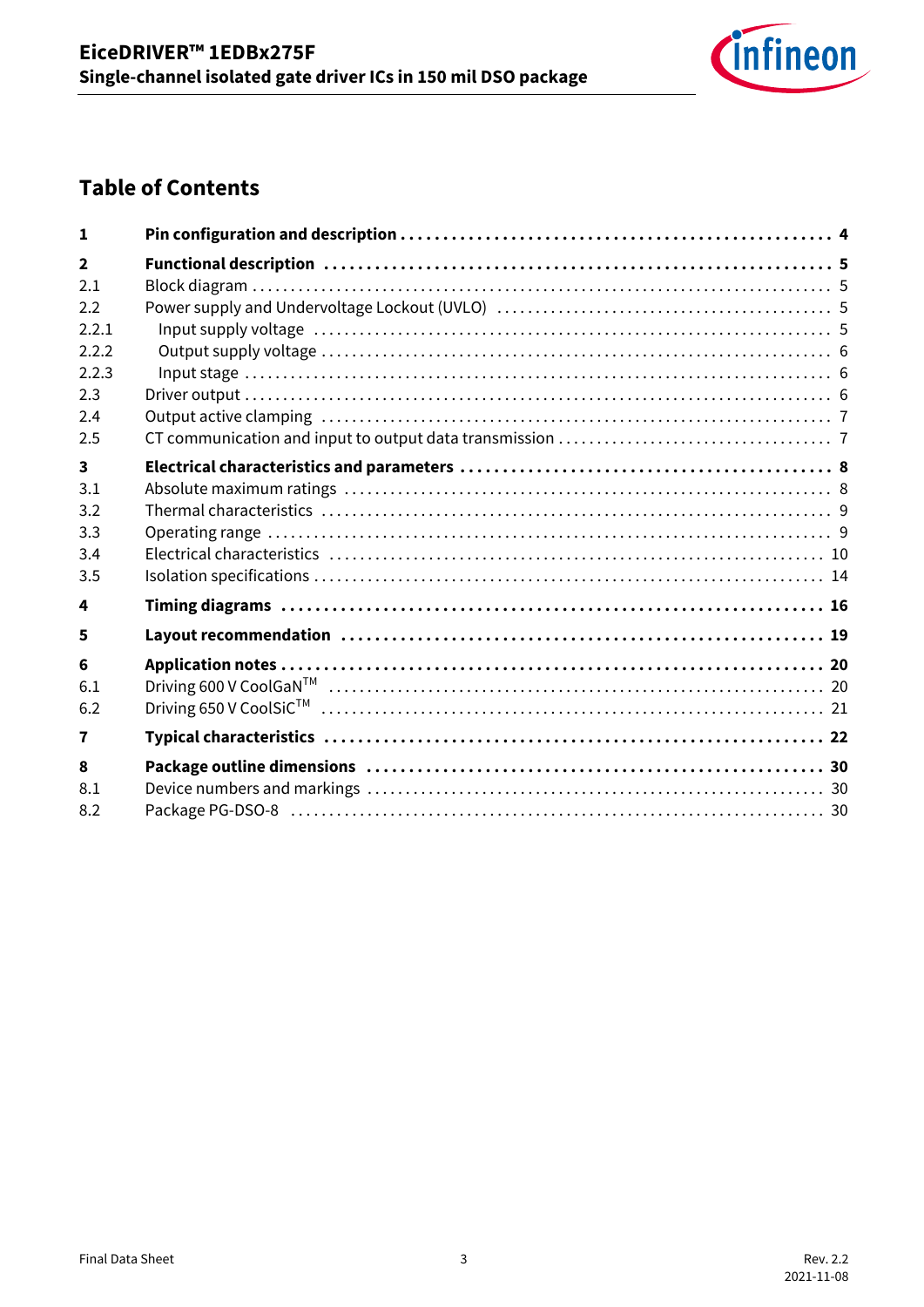**Pin configuration and description**

# <span id="page-3-0"></span>**1 Pin configuration and description**



**Figure 2 Pin configuration (top side view)**

#### **Table 2 Pin description**

| Pin | Symbol      | <b>Description</b>                                                                   |
|-----|-------------|--------------------------------------------------------------------------------------|
| 1   | <b>VDDI</b> | Input-side supply voltage (3 V to 15 V)                                              |
| 2   | $IN+$       | Non-inverting driver input (active high); if IN+ is low or left open, OUT_SNK is low |
| 3   | IN-         | Inverting driver input (active low); if IN- is high or left open, OUT_SNK is low     |
| 4   | <b>GNDI</b> | Input-side ground reference                                                          |
| 5   | <b>VDDO</b> | Output-side supply voltage (up to 20 V)                                              |
| 6   | OUT_SRC     | Driver output source, low-impedance switch to VDDO                                   |
| 7   | OUT_SNK     | Driver output sink, low-impedance switch to GNDO                                     |
| 8   | <b>GNDO</b> | Output-side ground reference                                                         |

For package drawing details see **[Chapter 8](#page-29-3) [Package outline dimensions](#page-29-3)**.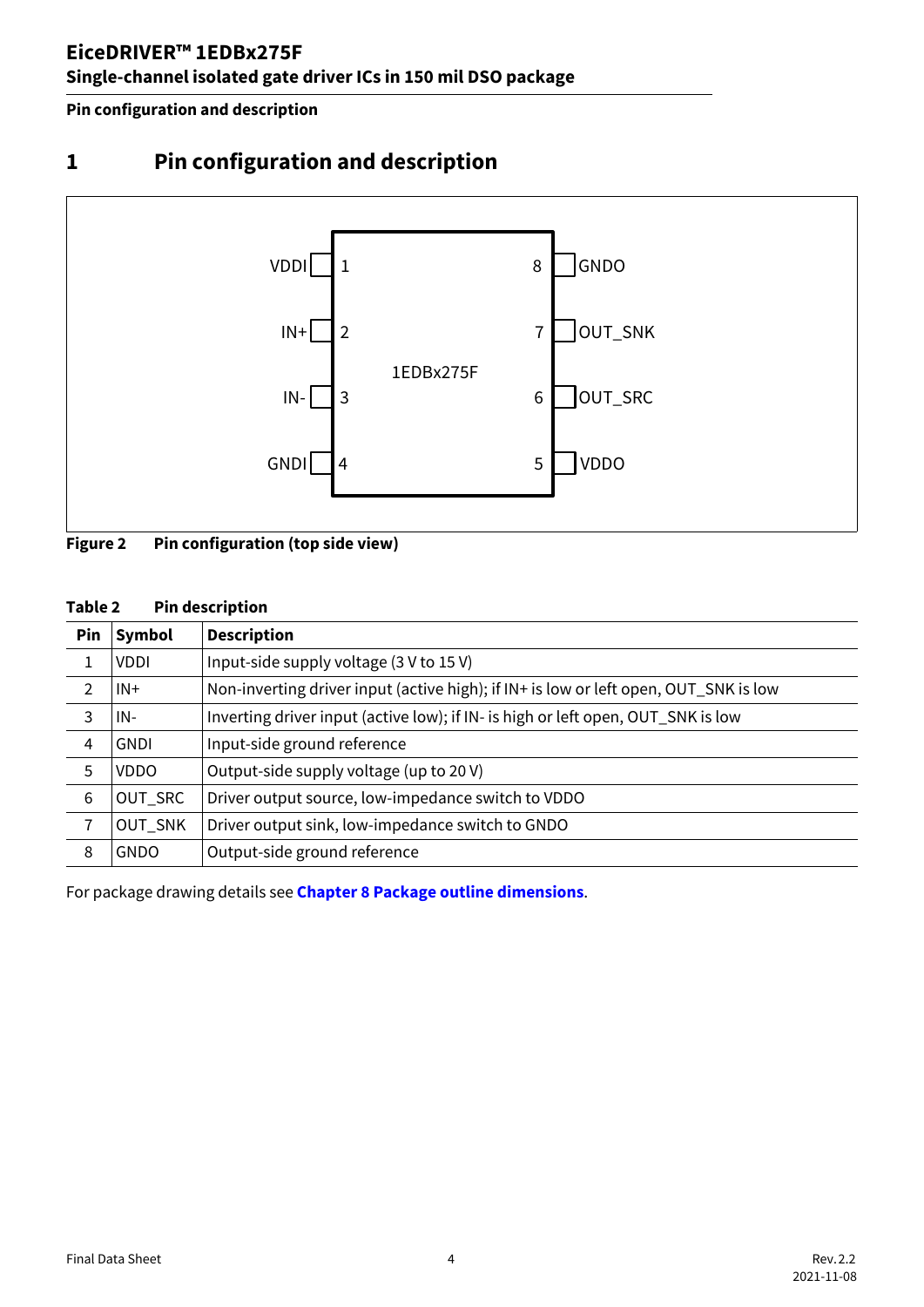**Functional description**

# <span id="page-4-0"></span>**2 Functional description**

### <span id="page-4-1"></span>**2.1 Block diagram**

A simplified functional block diagram for the EiceDRIVER™ 1EDBx275F is given in **[Figure 3](#page-4-4)**.



<span id="page-4-4"></span>**Figure 3 Block diagram**

### <span id="page-4-2"></span>**2.2 Power supply and Undervoltage Lockout (UVLO)**

Due to the isolation between input and output side, two power domains with independent power management are required. Undervoltage Lockout (UVLO) functions for both input and output supplies ensure a defined startup and robust functionality under all operating conditions.

### <span id="page-4-3"></span>**2.2.1 Input supply voltage**

The input die is powered via VDDI and supports a wide supply voltage range from 3 V to 15 V. A ceramic bypass capacitor must be placed between VDDI and GNDI in close proximity to the device; a minimum capacitance of 100 nF is recommended.

Power consumption to some extent depends on switching frequency, as the input signal is converted into a train of repetitive current pulses to drive the coreless transformer. Due to the chosen robust encoding scheme the average repetition rate of these pulses and thus the average supply current depends on the switching frequency,  $f_{\text{sw}}$ . However, for  $f_{\text{sw}}$  < 500 kHz this effect is very small.

The Undervoltage Lockout function for the input supply VDDI ensures that, as long as VDDI is below UVLO (e.g. in startup), no data is transferred to the output side and the gate driver output is held low (Safety Lock-down at startup). When VDDI exceeds the UVLO level, the PWM input signal is transferred to the output side. If the output side is ready (not in UVLO condition), the output reacts according to the logic input.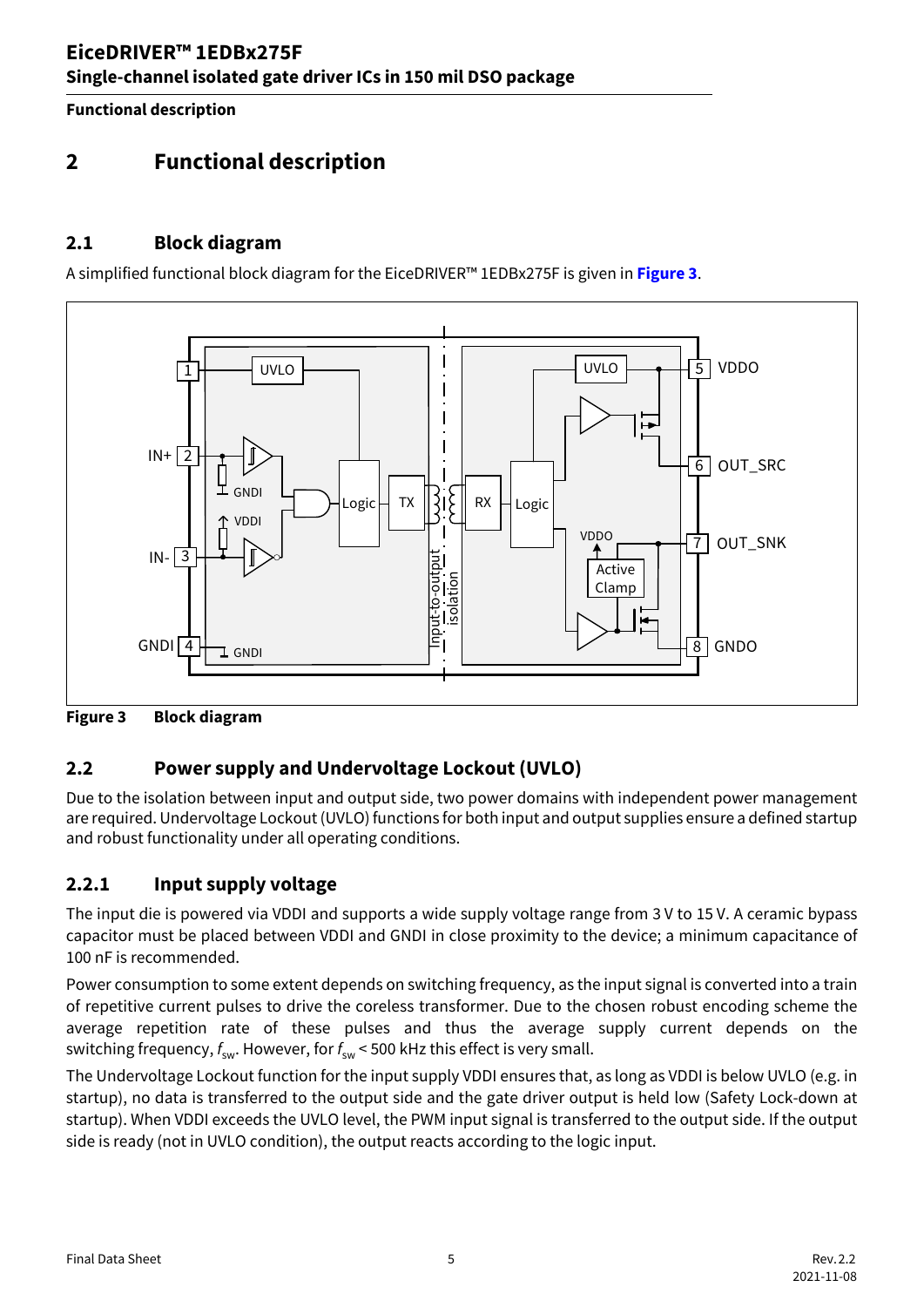#### **Functional description**

### <span id="page-5-0"></span>**2.2.2 Output supply voltage**

The output die is powered via VDDO (up to 20 V). A ceramic bypass capacitor must be placed between VDDO and GNDO in close proximity to the device. A minimum capacitance of 20 x  $C_{\text{ice}}$  (MOSFET input capacitance) is recommended to ensure an acceptable ripple (5% of VDDO) on the supply pin.

The minimum supply voltage is set by the Undervoltage Lockout (UVLO) function. The gate driver output can be switched only, if the output supply voltage (VDDO) exceeds the output-side UVLO. Thus it can be guaranteed that the switch transistor is not operated, if the driving voltage is too low to achieve a complete and fast transition to the "on" state. Low driving voltage in fact could cause the power MOSFET to enter its saturation (ohmic) region with potentially destructive power dissipation; the output UVLO ensures that the switch transistor always stays within its Safe Operating Area (SOA). Versions with 4 V, 8 V, 12 V, 15 V UVLO thresholds for the output supply are currently available; **[Table 3](#page-5-4)** shows the recommended UVLO levels for different Infineon power switch families.

| <b>Switch family</b>  | Switch part number example   | <b>Recommended 1EDBx275F</b>                          |
|-----------------------|------------------------------|-------------------------------------------------------|
| Logic level OptiMOS™  | BSC010N04LS6, BSZ070N08LS5,  | 1EDB7275F (4 V UVLO)                                  |
| Normal level OptiMOS™ | BSC040N10NS5, BSZ084N08NS5,  | 1EDB8275F (8 V UVLO)                                  |
| CoolMOS™              | IPP60R099C7, IPB60R600P6,    | 1EDB8275F (8 V UVLO)                                  |
| 650 V CoolSiC™        | IMZA65R027M1H, IMW65R107M1H, | 1EDB6275F (12 V UVLO for 15V V <sub>GS</sub> driving) |
|                       |                              | 1EDB9275F (15 V UVLO for 18V V <sub>GS</sub> driving) |
| 600 V CoolGaN™        | IGOT60R070D1, IGLD60R070D1,  | 1EDB7275F (4V UVLO)                                   |

<span id="page-5-5"></span><span id="page-5-4"></span>**Table 3 Recommended 1EDBx275F UVLO levels for typical use-cases**

### <span id="page-5-1"></span>**2.2.3 Input stage**

The logic driver output state is equal to the non-inverted or inverted input signal state at pins IN+ or IN-, respectively. The non-inverting input IN+ is internally pulled down to a logic low voltage and the inverting input is internally pulled up to a logic high voltage. This prevents any switching-on during power-up or in other situations with insufficient supply voltage.

The input is compatible with LV-TTL levels and provide a hysteresis of typically 0.9 V. This hysteresis is independent of the supply voltage  $V_{DDI}$ .

**[Table 4](#page-5-3)** shows the IN+, IN- driver logic in case of sufficiently high supply voltage. Otherwise the outputs of the driver are determined by the Undervoltage Lockout (UVLO) and Output Active Clamping functionalities as shown in **[Table 5](#page-6-2)**.

| <b>Inputs</b> |     | <b>Supplies</b>                   | <b>Outputs</b> | <b>Note</b>                                  |  |  |  |
|---------------|-----|-----------------------------------|----------------|----------------------------------------------|--|--|--|
| $IN+$         | IN- | $V_{DDI}$ , $V_{DDO}$             | <b>OUT</b>     |                                              |  |  |  |
| Н             |     |                                   |                |                                              |  |  |  |
| x             | Η   | >UVLO <sub>VDDx.on</sub> (active) |                | The output is disabled via IN- (active low)  |  |  |  |
|               | ⋏   |                                   |                | The output is disabled via IN+ (active high) |  |  |  |

<span id="page-5-3"></span>**Table 4 Logic table in case of sufficient bias power** 

#### <span id="page-5-2"></span>**2.3 Driver output**

The rail-to-rail output stage realized with complementary MOS transistors is able to provide a typical 5.4 A sourcing and 9.8 A sinking peak current for a 15 V supply. The low on-resistance coming together with high driving current is particularly beneficial for fast switching of very large MOSFETs. With a *R*<sub>on</sub> of 0.95 Ω for the sourcing pMOS and 0.48 Ω for the sinking nMOS transistor the driver can in most applications be considered as a nearly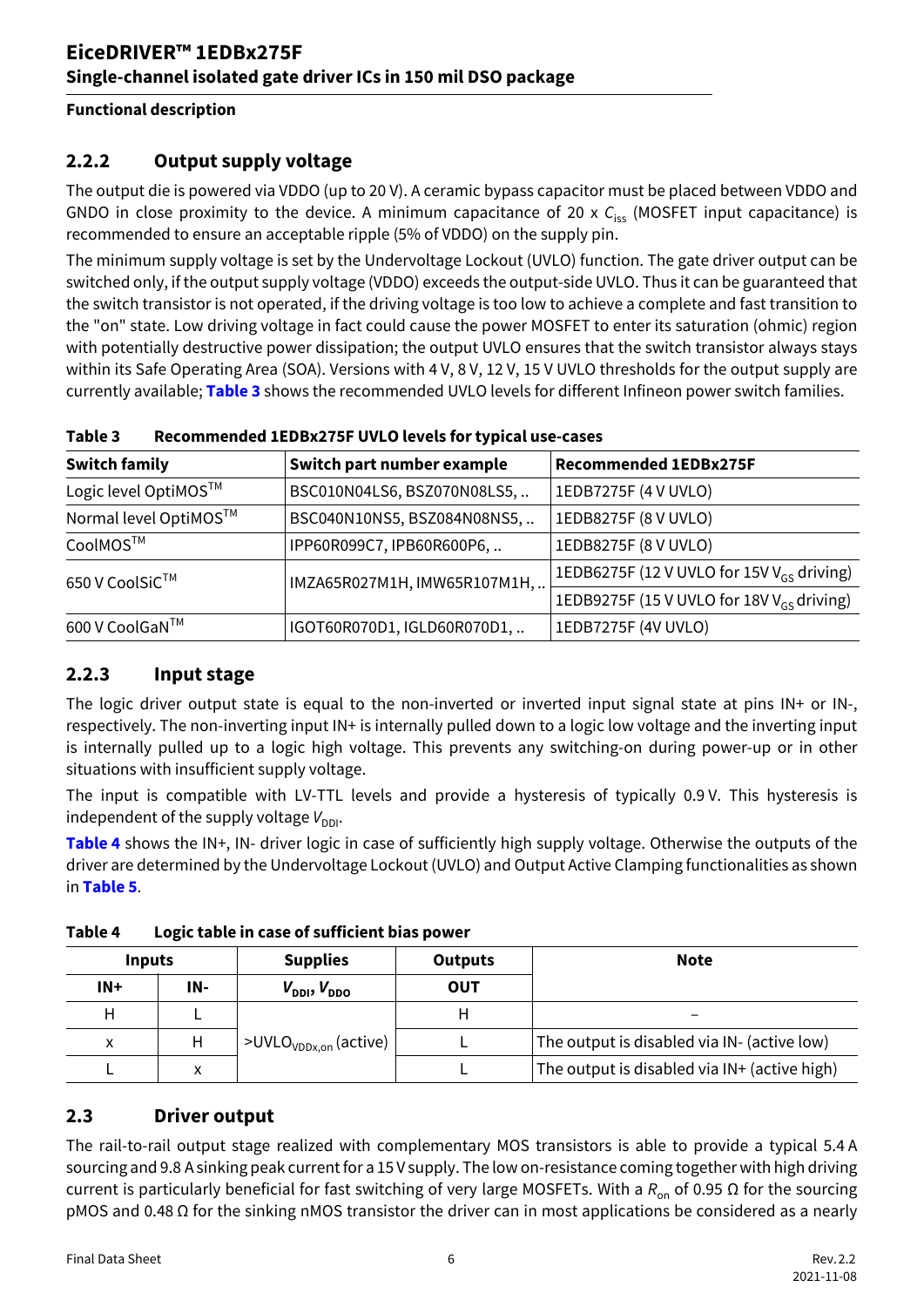### **EiceDRIVER™ 1EDBx275F Single-channel isolated gate driver ICs in 150 mil DSO package**

#### **Functional description**

ideal switch. The p-channel sourcing transistor enables real rail-to-rail behavior without suffering from the voltage drop unavoidably associated with nMOS source follower stages.

In case of floating inputs or insufficient supply voltage not exceeding the UVLO thresholds, the driver output is actively clamped to the "low" level (GNDO).

#### <span id="page-6-0"></span>**2.4 Output active clamping**

The Undervoltage Lockout (UVLO) ensures no driver operation for supplies below the UVLO thresholds. However, this is not sufficient to guarantee that the output of the driver is kept low. Transient-induced current on the MOSFETs side may pull-up the output node of the driver and the gate voltage causing an unwanted turn-on of the switch; this is particularly critical in systems using bootstrapping since, during start-up, the supply of the highside channel is delayed, while the low-side MOSFETs is already switching. In resonant topologies (as LLC), the half-bridge switching node may be pulled up after the turn-off of the low-side switch. When this is turned on again, the dv/dt induced increase of the high-side gate voltage cannot be clamped by the drivers R<sub>DSON sink</sub> if the the boostrap supply is not yet available.

With a fast active clamping circuit in the output stage, EiceDRIVER™ 1EDBx275F ensures safe operation in all UVLO situations. This structure allows fast reaction and effective clamping of the output pins (OUT). The exact reaction time depends on the output supply ( $V_{DDO}$ ) and on the output voltage levels; however, already for very low supply levels  $(-1 V)$ , the active clamping is able to react in some tens of ns.

Undervoltage Lockout together with the Output Active Clamping ensure that the output is actively held low in case of unsufficient output-side supply voltage.

| <b>Inputs</b>            | <b>Supplies</b>             | Output                                      |     |
|--------------------------|-----------------------------|---------------------------------------------|-----|
| <b>INx</b>               | <sup>v</sup> ddi            | <b>V</b> <sub>DDO</sub>                     | OUT |
| $\overline{\phantom{a}}$ | $>$ UVLO <sub>VDDI,on</sub> | 1.2 $V < V_{DDO} <$ UVLO <sub>VDDO,on</sub> |     |

#### <span id="page-6-2"></span>**Table 5 Logic table in case of insufficient supply voltages**

#### <span id="page-6-1"></span>**2.5 CT communication and input to output data transmission**

A coreless transformer (CT) based communication module is used for PWM signal transfer between input and output. A proven high-resolution pulse repetition scheme in the transmitter combined with a watchdog timeout at the receiver side enables recovery from communication fails and ensures safe system shutdown in failure cases.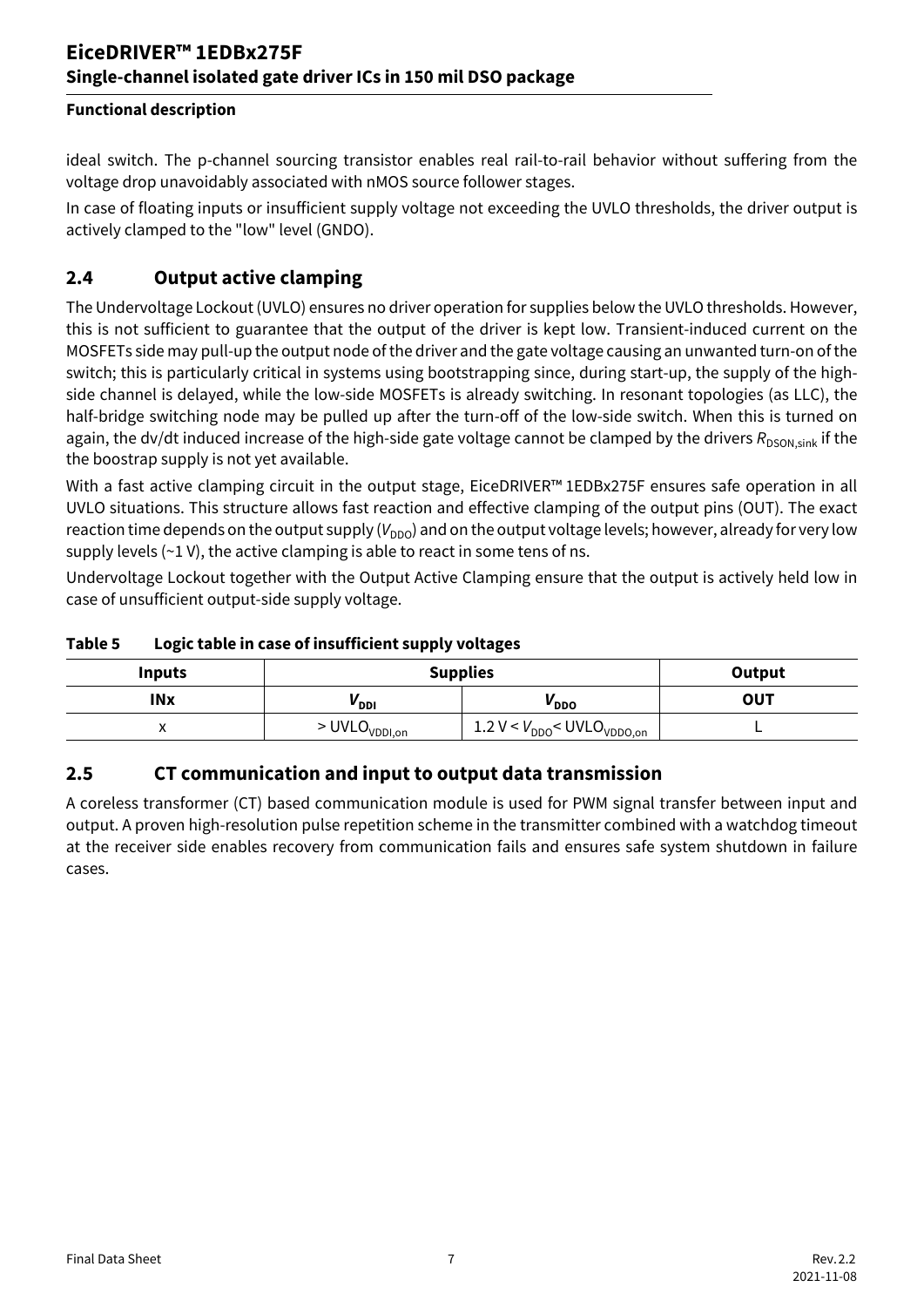#### **Single-channel isolated gate driver ICs in 150 mil DSO package**

**Electrical characteristics and parameters**

### <span id="page-7-0"></span>**3 Electrical characteristics and parameters**

The absolute maximum ratings are listed in **[Table 6](#page-7-2)**. Stresses beyond these values may cause permanent damage to the device. Exposure to absolute maximum rating conditions for extended periods may affect device reliability.

#### <span id="page-7-1"></span>**3.1 Absolute maximum ratings**

#### <span id="page-7-2"></span>**Table 6 Absolute maximum ratings**

| <b>Parameter</b>                       | Symbol                |               | <b>Values</b>            |                | Unit         | <b>Note or Test Condition</b>              |  |
|----------------------------------------|-----------------------|---------------|--------------------------|----------------|--------------|--------------------------------------------|--|
|                                        |                       | Min.          | Typ.                     | Max.           |              |                                            |  |
| Input supply voltage                   | $V_{DDI}$             | $-0.3$        |                          | 17             | $\vee$       | $\overline{\phantom{0}}$                   |  |
| Output supply voltage                  | $V_{DDO}$             | $-0.3$        | -                        | 22             | $\vee$       | $\qquad \qquad -$                          |  |
| Voltage at pins IN+, IN-               | $V_{\text{IN}}$       | $-0.3$        |                          | 17             | $\vee$       |                                            |  |
|                                        |                       | $-5$          | $\overline{\phantom{0}}$ |                | V            | transient for 50 ns                        |  |
| Voltage at pin OUT_SRC                 | $V_{\text{OUT\_SRC}}$ | $V_{DDO}$ -24 | $\overline{\phantom{0}}$ | $V_{DDO}$ +0.3 | V            | $OUT = low, DC$                            |  |
|                                        |                       | $V_{DDO}$ -24 |                          | $V_{DDO}$ +2   | V            | $OUT = low,$<br>transient for 200 ns       |  |
| Voltage at pin OUT_SNK                 | $V_{\text{OUT\_SNK}}$ | $-0.3$        | $\overline{\phantom{0}}$ | 24             | $\vee$       | $OUT = high, DC$                           |  |
|                                        |                       | $-2$          |                          | 24             | V            | $OUT = high,$<br>transient for 200 ns      |  |
| Reverse current peak at pin<br>OUT_SRC | $I_{\text{SRC\_rev}}$ | $-5$          |                          |                | $A_{\rm pk}$ | transient for 500 ns                       |  |
| Reverse current peak at pin<br>OUT_SNK | SNK_rev               |               |                          | 5              | $A_{\rm pk}$ | transient for 500 ns                       |  |
| Junction temperature                   | $T_{\rm J}$           | $-40$         | $\overline{\phantom{0}}$ | 150            | $^{\circ}$ C | $\overline{\phantom{0}}$                   |  |
| Storage temperature                    | $\tau_{\textsf{STG}}$ | $-55$         |                          | 150            | $^{\circ}$ C |                                            |  |
| Soldering temperature                  | $\tau_{\textsf{sol}}$ |               | $\overline{\phantom{0}}$ | 260            | $^{\circ}$ C | reflow / wave soldering $1$                |  |
| <b>ESD capability</b>                  | $V_{ESD\_CDM}$        |               |                          | 0.5            | kV           | <b>Charged Device Model</b><br>$(CDM)^{2}$ |  |
|                                        | $V_{ESD\_HBM}$        |               |                          | $\overline{2}$ | kV           | Human Body Model<br>$(HBM)^{3}$            |  |

1) according to JESD22A111

2) according to ESD-CDM: ANSI/ESDA/JEDEC JS-002

3) according to ESD-HBM: ANSI/ ESDA/JEDEC JS-001 (discharging 100 pF capacitor through 1.5 kΩ resistor)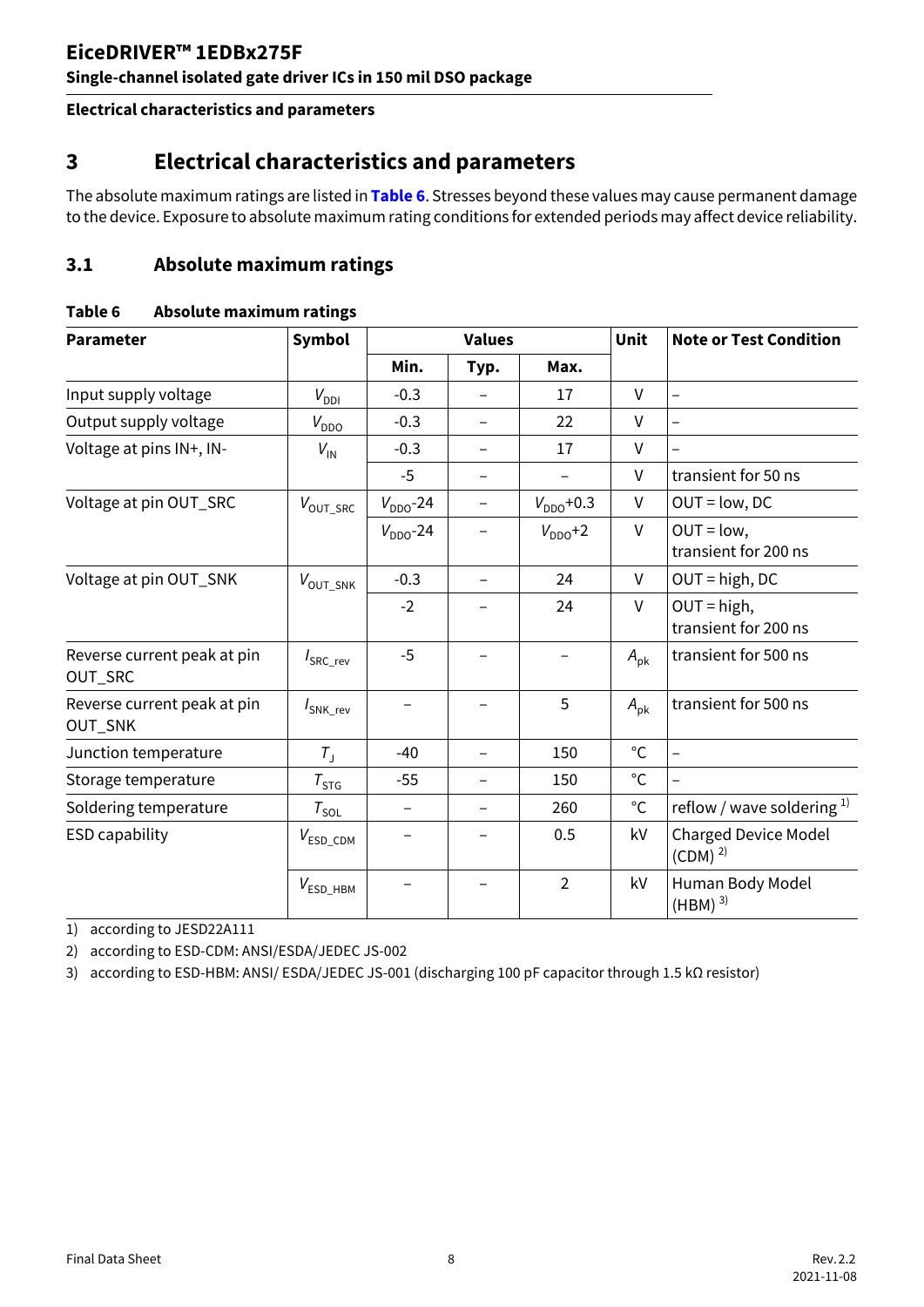### **Single-channel isolated gate driver ICs in 150 mil DSO package**

**Electrical characteristics and parameters**

### <span id="page-8-0"></span>**3.2 Thermal characteristics**

#### <span id="page-8-3"></span>Table 7 Thermal characteristics at  $T_A = 25^\circ C$

| <b>Parameter</b>                                   | Symbol                 | <b>Values</b> |      |      |     |                    | Unit | <b>Note or Test Condition</b> |
|----------------------------------------------------|------------------------|---------------|------|------|-----|--------------------|------|-------------------------------|
|                                                    |                        | Min.          | Typ. | Max. |     |                    |      |                               |
| Thermal resistance junction-<br>ambient $1$        | $R_{th$ JA25           |               | 116  |      | K/W | 200mW output power |      |                               |
| Thermal resistance junction-<br>case (top) $^{2)}$ | $R_{th$ JC25           |               | 54   |      | K/W |                    |      |                               |
| Thermal resistance junction-<br>board $3$          | $R_{th$ JB25           |               | 45   |      | K/W |                    |      |                               |
| Characterization parameter<br>junction-top $4$ )   | $\Psi_{\text{thJT25}}$ |               | 9    |      | K/W |                    |      |                               |
| Characterization parameter<br>junction-board $4$ ) | $\Psi_{thJB25}$        |               | 36   |      | K/W |                    |      |                               |

<span id="page-8-2"></span>1) obtained by simulating a JEDEC-standard, high-K board, as specified in JESD51-7, in an environment described in JESD51-2a

2) obtained by simulating a cold plate test on the package top. No specific JEDEC standard test exists, but a close description can be found in the ANSI SEMI standard G30-88

3) obtained by simulating in an environment with a ring cold plate fixture to control the PCB temperature, as described in JESD51-8

4) estimates the junction temperature of a device in a real system and is extracted from the simulation data for obtaining  $R_{th}$ , using a procedure described in JESD51-2a (sections 6 and 7)

### <span id="page-8-1"></span>**3.3 Operating range**

#### **Table 8 Operating range**

| <b>Parameter</b>                        | Symbol          |        | <b>Values</b> |      | Unit         | <b>Note or Test Condition</b> |  |
|-----------------------------------------|-----------------|--------|---------------|------|--------------|-------------------------------|--|
|                                         |                 | Min.   | Typ.          | Max. |              |                               |  |
| Input supply voltage                    | $V_{DDI}$       | 3.0    |               | 15   | V            | Min. defined by UVLO          |  |
| Output supply voltage                   | $V_{DDO}$       | 4.5    |               | 20   | V            | for 1EDB7275F                 |  |
|                                         |                 | 8.5    |               | 20   | V            | for 1EDB8275F                 |  |
|                                         |                 | 12.8   |               | 20   | V            | for 1EDB6275F                 |  |
|                                         |                 | 15.5   |               | 20   | v            | for 1EDB9275F                 |  |
| Logic input voltage at pins IN+,<br>IN- | $V_{\text{IN}}$ | $-0.3$ |               | 15   | V            | $\overline{\phantom{0}}$      |  |
| Junction temperature                    | $T_{\rm J}$     | $-40$  |               | 150  | °C           | 1)                            |  |
| Ambient temperature                     | $T_A$           | $-40$  |               | 125  | $^{\circ}$ C |                               |  |

1) continuous operation above 125°C may reduce lifetime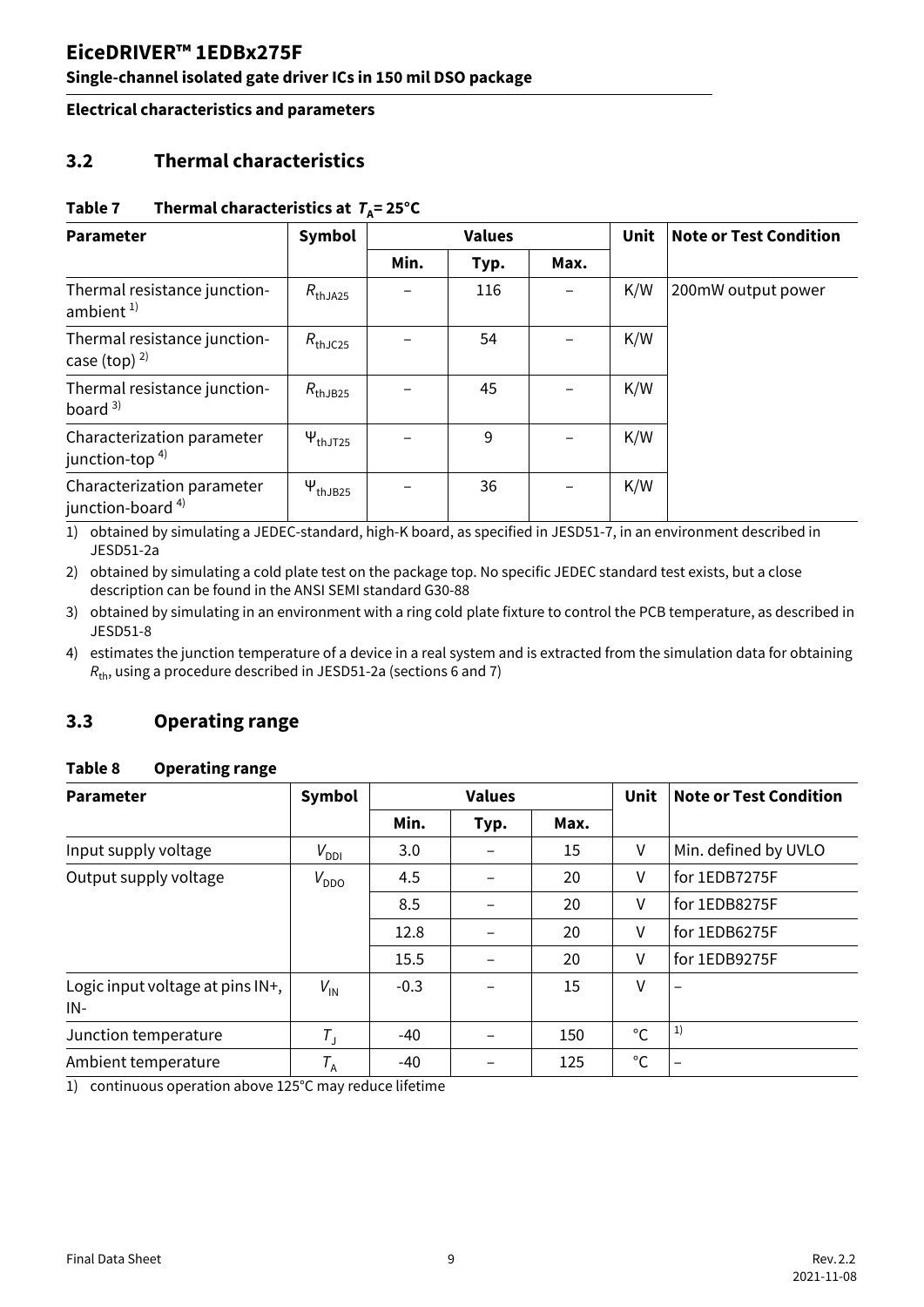#### **Single-channel isolated gate driver ICs in 150 mil DSO package**

#### **Electrical characteristics and parameters**

#### <span id="page-9-0"></span>**3.4 Electrical characteristics**

Unless otherwise noted the electrical characteristics are given for  $V_{DDI} = 3.3 V$ ,  $V_{DDO} = 12 V (V_{DDO} = 18 V$  for 1EDB6275F, 1EDB9275F) and no load.

Typical values are given at  $T_J = 25^{\circ}$ C. Min. and max. values are the lower and upper limits valid within the full operating temperature range.

|                                     |                   | <b>Values</b>            |      |      |             |                                               |  |
|-------------------------------------|-------------------|--------------------------|------|------|-------------|-----------------------------------------------|--|
| <b>Parameter</b>                    | Symbol            | Min.                     | Typ. | Max. | <b>Unit</b> | <b>Note or Test Condition</b>                 |  |
| $I_{\text{VDDI}}$ quiescent current | VDD <sub>Iq</sub> |                          | 0.85 | 1    | mA          | no switching                                  |  |
| $I_{\text{VDDO}}$ quiescent current | VDDO <sub>q</sub> |                          | 0.65 | 0.85 | mA          | OUT = low, no switching,<br>$V_{DDO} = 12 V$  |  |
|                                     |                   |                          | 0.72 | 1.0  | mA          | OUT = low, no switching,<br>$V_{DDO} = 18 V$  |  |
|                                     |                   | $\overline{\phantom{a}}$ | 0.84 | 1.0  | mA          | OUT = high, no switching,<br>$V_{DDO} = 12 V$ |  |

#### **Table 9 Power supply**

#### **Table 10** Undervoltage Lockout  $V_{\text{DDI}}$

|                                                                   |                                             |      | <b>Values</b> |      |      | Note or               |  |
|-------------------------------------------------------------------|---------------------------------------------|------|---------------|------|------|-----------------------|--|
| <b>Parameter</b>                                                  | Symbol                                      | Min. | Typ.          | Max. | Unit | <b>Test Condition</b> |  |
| Undervoltage Lockout (UVLO)<br>turn-on threshold $V_{\text{DDI}}$ | $\mathsf{UVLO}_{\mathsf{VDDI},\mathsf{on}}$ | 2.7  | 2.85          | 3.0  | V    |                       |  |
| Undervoltage Lockout (UVLO)<br>turn-off threshold $V_{DDI}$       | UVLO <sub>VDDI,off</sub>                    |      | 2.65          |      | ٧    |                       |  |
| UVLO threshold hysteresis $V_{DDI}$                               | UVLO <sub>VDDI, hys</sub>                   | 0.15 | 0.2           | 0.25 | ٧    |                       |  |

#### Table 11 Undervoltage Lockout  $V_{\text{non}}$  for 1EDB7275F (4 V UVLO option)

|                                                             |                           |      | <b>Values</b> |      |      | Note or<br><b>Test Condition</b> |  |
|-------------------------------------------------------------|---------------------------|------|---------------|------|------|----------------------------------|--|
| <b>Parameter</b>                                            | Symbol                    | Min. | Typ.          | Max. | Unit |                                  |  |
| Undervoltage Lockout (UVLO)<br>turn on threshold $V_{DDO}$  | UVLO <sub>VDDO, on</sub>  | 4.0  | 4.2           | 4.4  | V    | $\qquad \qquad$                  |  |
| Undervoltage Lockout (UVLO)<br>turn off threshold $V_{DDO}$ | UVLO <sub>VDDO, off</sub> |      | 3.9           |      | V    | $\qquad \qquad$                  |  |
| UVLO threshold hysteresis<br>$V_{DDO}$                      | UVLO <sub>VDDO, hys</sub> | 0.2  | 0.3           | 0.4  | V    | -                                |  |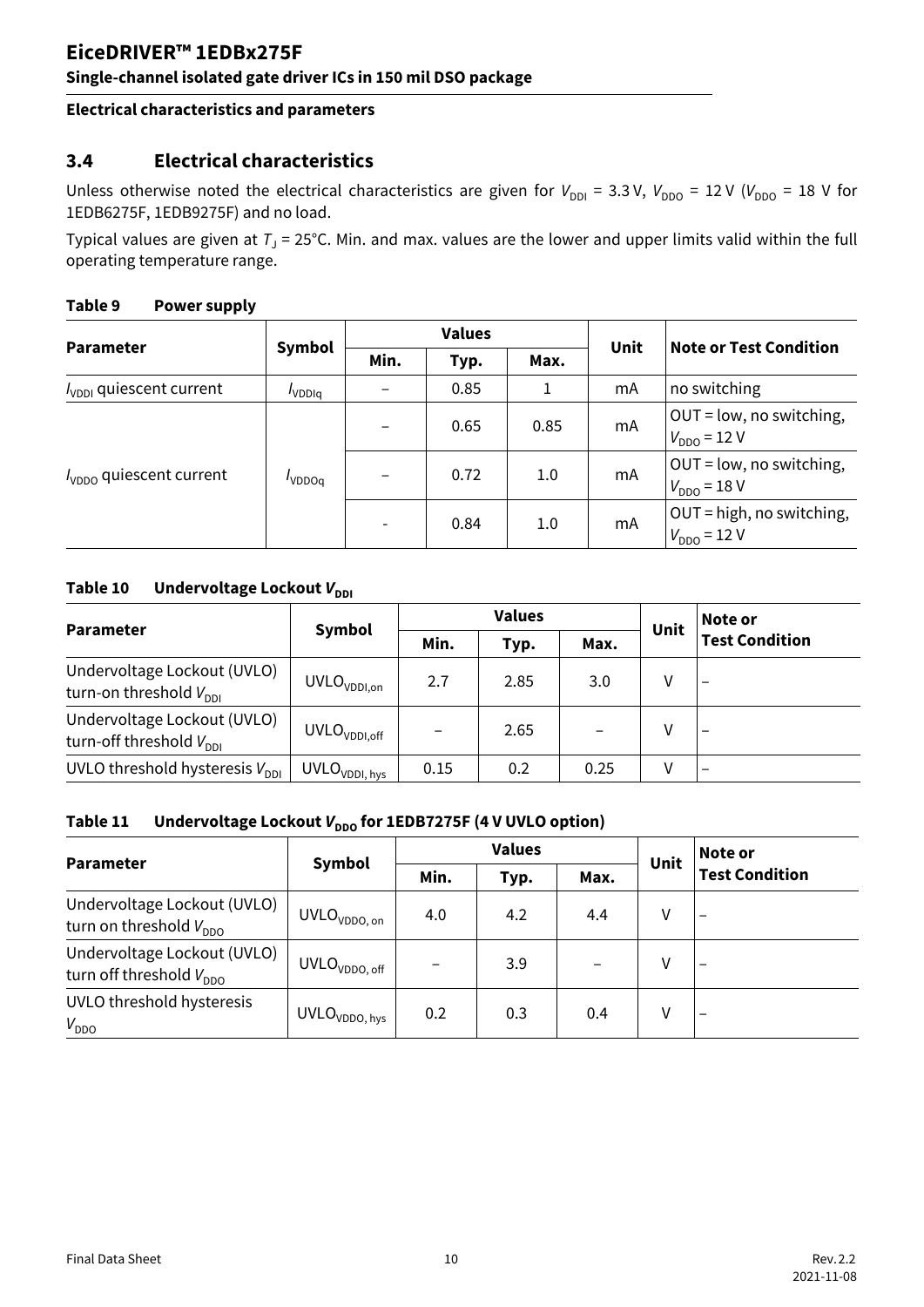### **Single-channel isolated gate driver ICs in 150 mil DSO package**

#### **Electrical characteristics and parameters**

|                                                             |                           |      | <b>Values</b> |      | Note or |                          |  |
|-------------------------------------------------------------|---------------------------|------|---------------|------|---------|--------------------------|--|
| <b>Parameter</b>                                            | Symbol                    | Min. | Typ.          | Max. | Unit    | <b>Test Condition</b>    |  |
| Undervoltage Lockout (UVLO)<br>turn on threshold $V_{DDO}$  | UVLO <sub>VDDO, on</sub>  | 7.6  | 8.0           | 8.4  | ٧       | $\overline{\phantom{0}}$ |  |
| Undervoltage Lockout (UVLO)<br>turn off threshold $V_{DDO}$ | UVLO <sub>VDDO, off</sub> |      | 7.0           |      | ٧       | $\overline{\phantom{0}}$ |  |
| UVLO threshold hysteresis<br>$V_{DDO}$                      | UVLO <sub>VDDO, hys</sub> | 0.7  |               | 1.3  | ۷       |                          |  |

#### **Table 12 Undervoltage Lockout VDDO for 1EDB8275F (8 V UVLO option)**

#### **Table 13 Undervoltage Lockout VDDO for 1EDB6275F (12 V UVLO option)**

|                                                             |                           |      | <b>Values</b> |      | Unit | Note or<br><b>Test Condition</b> |
|-------------------------------------------------------------|---------------------------|------|---------------|------|------|----------------------------------|
| <b>Parameter</b>                                            | Symbol                    | Min. | Typ.          | Max. |      |                                  |
| Undervoltage Lockout (UVLO)<br>turn on threshold $V_{DDO}$  | UVLO <sub>VDDO, on</sub>  | 11.7 | 12.2          | 12.7 | ٧    | $\overline{\phantom{0}}$         |
| Undervoltage Lockout (UVLO)<br>turn off threshold $V_{DDO}$ | $UVLO_{VDDO,\, off}$      |      | 11.5          |      | ٧    | $\overline{\phantom{0}}$         |
| UVLO threshold hysteresis<br>$V_{DDO}$                      | UVLO <sub>VDDO, hys</sub> | 0.5  | 0.7           | 0.9  | ٧    | $\qquad \qquad$                  |

#### **Table 14 Undervoltage Lockout VDDO for 1EDB9275F (15 V UVLO option)**

|                                                             |                           |      | <b>Values</b> |      | Unit | Note or                  |  |
|-------------------------------------------------------------|---------------------------|------|---------------|------|------|--------------------------|--|
| <b>Parameter</b>                                            | Symbol                    | Min. | Typ.          | Max. |      | <b>Test Condition</b>    |  |
| Undervoltage Lockout (UVLO)<br>turn on threshold $V_{DDO}$  | UVLO <sub>VDDO, on</sub>  | 14.4 | 14.9          | 15.4 | V    | $\overline{\phantom{0}}$ |  |
| Undervoltage Lockout (UVLO)<br>turn off threshold $V_{DDO}$ | $UVLO_{VDDO,\, off}$      |      | 14.4          |      | ٧    |                          |  |
| UVLO threshold hysteresis<br>$V_{DDO}$                      | UVLO <sub>VDDO, hys</sub> | 0.3  | 0.5           | 0.7  | ٧    | -                        |  |

#### **Table 15 Logic inputs IN+, IN-**

|                                                |                     |      | <b>Values</b> |      |      | Note or                  |  |
|------------------------------------------------|---------------------|------|---------------|------|------|--------------------------|--|
| <b>Parameter</b>                               | <b>Symbol</b>       | Min. | Typ.          | Max. | Unit | <b>Test Condition</b>    |  |
| Input voltage threshold for<br>transition LH   | $V_{INH}$           | 1.9  | 2.2           | 2.5  | ٧    | $\overline{\phantom{0}}$ |  |
| Input voltage threshold for<br>transition HL   | $V_{\text{INL}}$    | 1    | 1.3           | 1.6  | V    | $\overline{\phantom{0}}$ |  |
| Input voltage threshold<br>hysteresis          | $V_{\text{IN}$ _hys |      | 0.9           |      | ٧    | $\overline{\phantom{0}}$ |  |
| High-level input leakage<br>current at pin IN+ | $I_{IN+,H}$         |      | 40            | 70   | μA   | IN+ tied to VDDI         |  |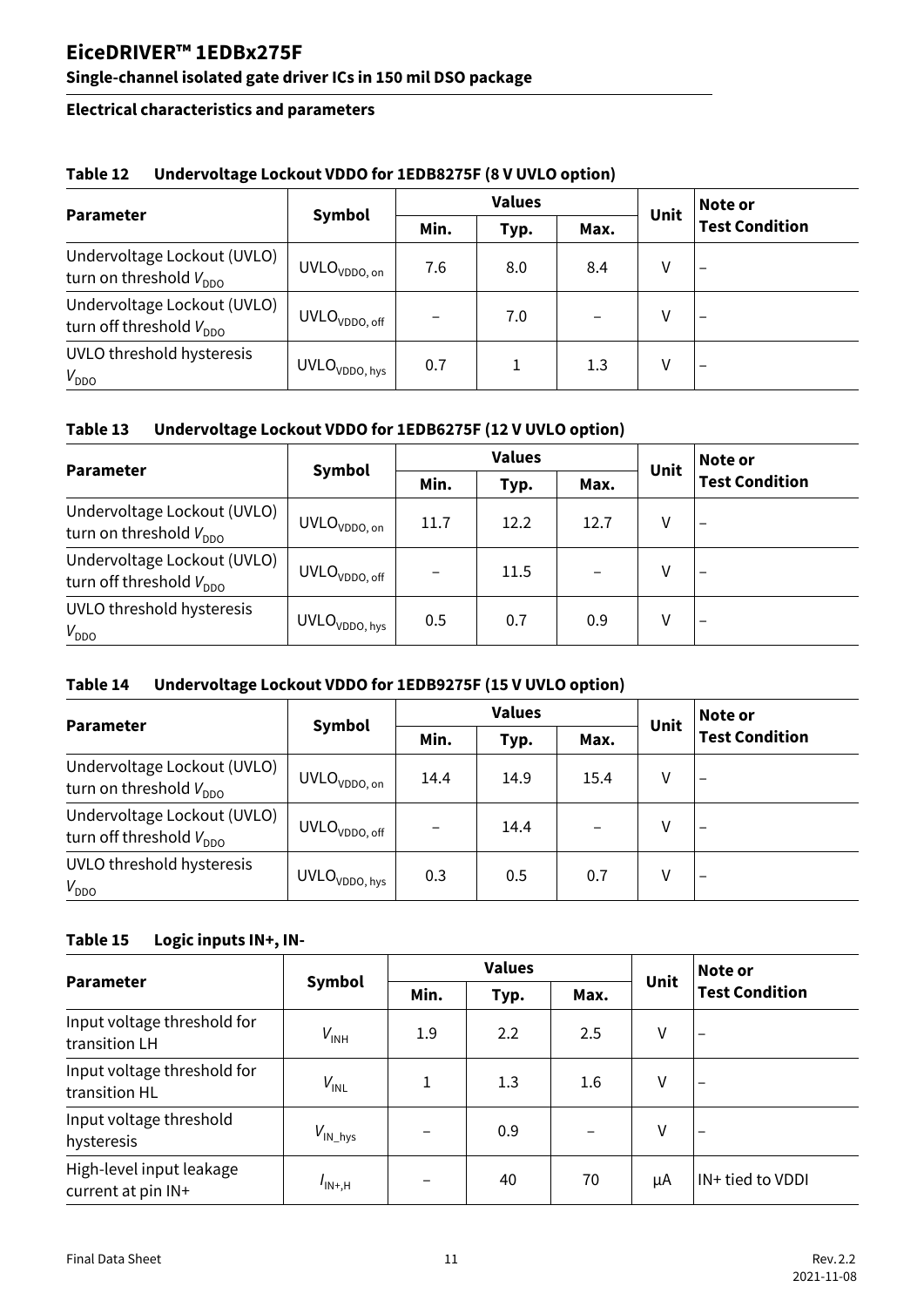### **Single-channel isolated gate driver ICs in 150 mil DSO package**

#### **Electrical characteristics and parameters**

|                                               |                               |       | <b>Values</b> |                          |      | Note or<br>Test Condition |
|-----------------------------------------------|-------------------------------|-------|---------------|--------------------------|------|---------------------------|
| <b>Parameter</b>                              | Symbol                        | Min.  | Typ.          | Max.                     | Unit |                           |
| Low-level input leakage<br>current at pin IN- | $I_{IN-L}$                    | $-55$ | -40           |                          | μA   | IN-tied to GNDI           |
| Input pull-down resistor                      | $R_{\mathsf{IN},\mathsf{PD}}$ |       | 75            | $\overline{\phantom{m}}$ | kΩ   | $\overline{\phantom{m}}$  |
| Input pull-up resistor                        | $R_{\rm IN,PU}$               |       | 75            | $\overline{\phantom{m}}$ | kΩ   | $\overline{\phantom{m}}$  |

#### **Table 15 Logic inputs IN+, IN-** (cont'd)

### <span id="page-11-3"></span>**Table 16 Static output characteristics**

<span id="page-11-0"></span>

|                                            |                             |      | <b>Values</b> |      | Unit           | Note or                                                                               |                                                                          |
|--------------------------------------------|-----------------------------|------|---------------|------|----------------|---------------------------------------------------------------------------------------|--------------------------------------------------------------------------|
| <b>Parameter</b>                           | Symbol                      | Min. | Typ.          | Max. |                | <b>Test Condition</b>                                                                 |                                                                          |
| High-level (sourcing) output<br>resistance | $R_{\rm on\_SRC}$           | 0.52 | 0.95          | 1.70 | Ω              | $I_{SNK}$ = 50 mA                                                                     |                                                                          |
|                                            |                             |      | 5             |      | A              | $V_{DDO}$ = 12 V, $V_{OUT}$ = 0 V;<br>see Figure 25,<br><b>Figure 26</b>              |                                                                          |
| Peak sourcing output current <sup>1)</sup> | $I_{\text{SRC}\_\text{pk}}$ |      |               | 6    |                | A                                                                                     | $V_{DDO}$ = 18 V, $V_{OUT}$ = 0 V;<br>see Figure 25,<br><b>Figure 26</b> |
| Low-level (sinking) output<br>resistance   | $R_{\rm on\_SNK}$           | 0.31 | 0.48          | 0.88 | Ω              | $I_{SRC}$ = 50 mA                                                                     |                                                                          |
|                                            |                             |      | $-9$          |      | $\overline{A}$ | $V_{\text{OUT}} = V_{\text{DDO}} = 12 \text{ V}$ ; see<br><b>Figure 25, Figure 26</b> |                                                                          |
| Peak sinking output current <sup>1)</sup>  | $I_{SNK_ppk}$               |      | $-10$         |      | A              | $V_{\text{OUT}} = V_{\text{DDO}} = 18 \text{ V}$ ; see<br>Figure 25, Figure 26        |                                                                          |

1) parameter not subject to production test - verified by design / characterization

#### <span id="page-11-2"></span>**Table 17 Dynamic characteristics**

<span id="page-11-1"></span>

|                                                                                  |                                                         |      | <b>Values</b> |                | Unit | Note or                                                |
|----------------------------------------------------------------------------------|---------------------------------------------------------|------|---------------|----------------|------|--------------------------------------------------------|
| <b>Parameter</b>                                                                 | Symbol                                                  | Min. | Typ.          | Max.           |      | <b>Test Condition</b>                                  |
| $IN+/IN-$ to output propagation<br>delay                                         | $t_{\text{PDon}}$ , $t_{\text{PDoff}}$                  | 41   | 45            | 51             | ns   | see Figure 4                                           |
|                                                                                  | $\Delta t_{\mathsf{PDon},\mathsf{p}\text{-}\mathsf{p}}$ |      |               | $\overline{2}$ | ns   | 1)                                                     |
| Part-to-part skew                                                                | $\Delta t_{\mathsf{PDoff,p}\text{-}\mathsf{p}}$         |      |               | $\overline{2}$ | ns   | 1)                                                     |
| Pulse width distortion<br>$ t_{\text{PDoff}}$ - $t_{\text{PDon}} $ <sup>2)</sup> | $t_{\mathsf{PWD}}$                                      |      |               | $\overline{2}$ | ns   | see Figure 5                                           |
| Rise time $3$                                                                    | $t_{\rm rise}$                                          |      | 6.5           | 12             | ns   | $V_{DDO}$ = 12 V, $C_{LOAD}$ =<br>1.8 nF, see Figure 6 |
|                                                                                  |                                                         |      | 8.3           | 16             | ns   | $V_{DDO}$ = 18 V, $C_{LOAD}$ =<br>1.8 nF, see Figure 6 |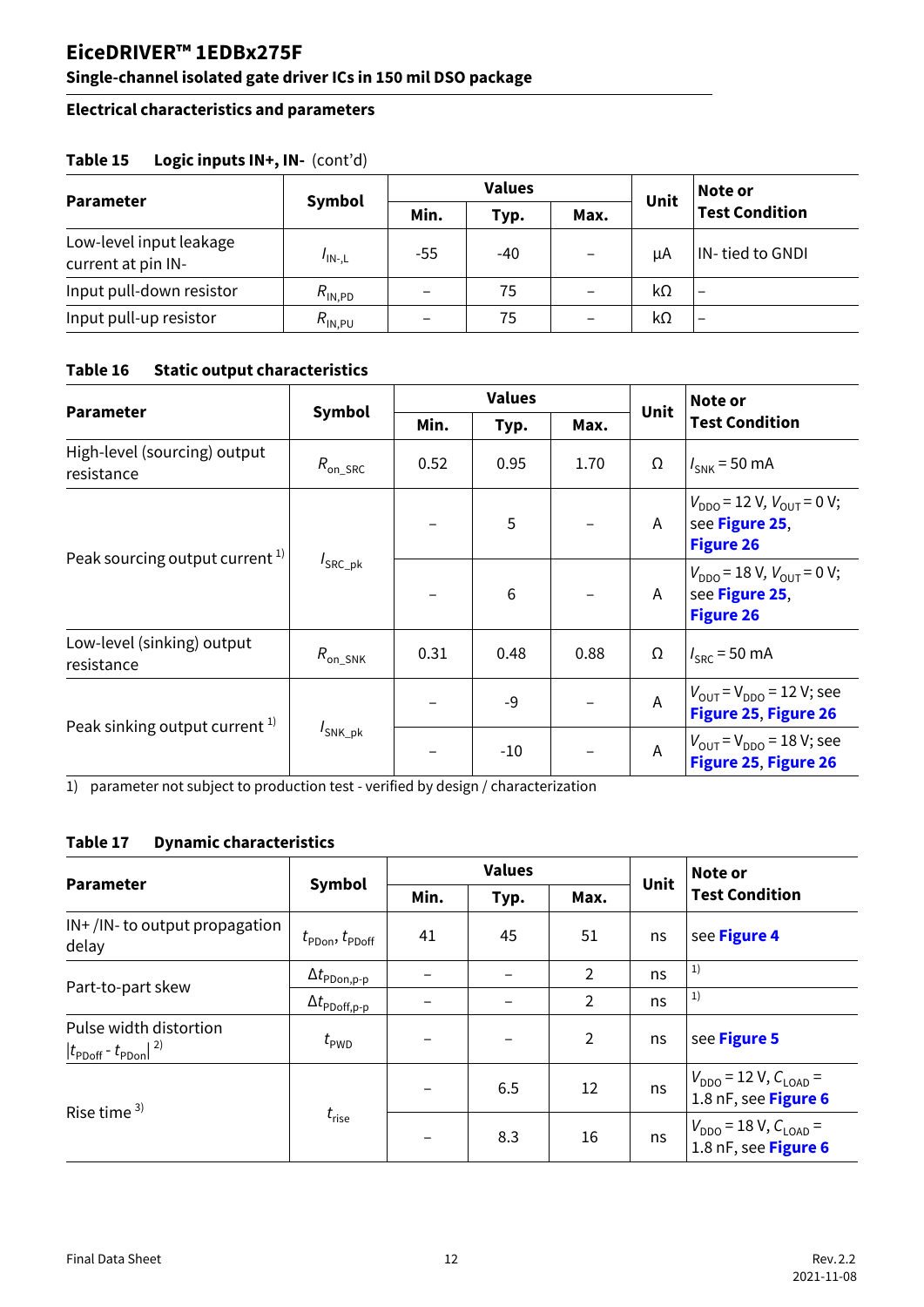### **Single-channel isolated gate driver ICs in 150 mil DSO package**

#### **Electrical characteristics and parameters**

<span id="page-12-0"></span>

| <b>Parameter</b>                                              | Symbol                              |      | <b>Values</b> |      | Unit | Note or                                                |
|---------------------------------------------------------------|-------------------------------------|------|---------------|------|------|--------------------------------------------------------|
|                                                               |                                     | Min. | Typ.          | Max. |      | <b>Test Condition</b>                                  |
| Fall time $3$ )                                               |                                     |      | 4.5           | 8    | ns   | $V_{DDO}$ = 12 V, $C_{LOAD}$ =<br>1.8 nF, see Figure 6 |
|                                                               | $t_{\text{fall}}$                   |      | 5             | 9    | ns   | $V_{DDO}$ = 18 V, $C_{LOAD}$ =<br>1.8 nF, see Figure 6 |
| Minimum input pulse width<br>that changes output state        | $t_{\text{PW}}$                     | 15   | 19            | 23   | ns   | see Figure 7                                           |
| Input-side start-up time 3)                                   | $t_{\scriptstyle \text{STAT,VDDI}}$ |      | 3             |      | μs   | see Figure 8                                           |
| Input-side deactivation time 3)                               | $t_{\footnotesize\rm STOP, VDDI}$   |      | 300           |      | ns   | see Figure 8                                           |
| Output-side start-up time 3)                                  | $t_{\footnotesize\rm START, VDDO}$  |      | 5             |      | μs   | see Figure 9                                           |
| Output-side deactivation time<br>3)                           | $t_{\text{STOP, VDDO}}$             |      | 125           |      | ns   | see Figure 9                                           |
| Activation time of output<br>clamping in UVLO condition $3$ ) | $t_{\text{CLAMP,OUT}}$              |      | 20            |      | ns   | see Figure 10                                          |

#### **Table 17 Dynamic characteristics** (cont'd)

1) The parameter gives the difference in propagation delay between different samples switching in the same direction under same conditions, including same ambient temperature

2) The parameter gives the maximum difference between on and off propagation delay shown from the same sample over the operating temperature range

3) parameter not subject to production test - verified by design / characterization

<span id="page-12-1"></span>

| Parameter                                                             |                                              | <b>Values</b> |                          |      | Unit | <b>Note or Test Condition</b>                                                     |  |
|-----------------------------------------------------------------------|----------------------------------------------|---------------|--------------------------|------|------|-----------------------------------------------------------------------------------|--|
|                                                                       | <b>Symbol</b>                                | Min.          | Typ.                     | Max. |      |                                                                                   |  |
| <b>Static Common Mode</b>                                             | $ \mathsf{CM}_{\mathsf{Static},\mathsf{H}} $ | 300           | $\overline{\phantom{0}}$ |      | V/ns | $V_{CM}$ = 1500 V; IN- tied to GNDI,<br>IN+ tied to $V_{DDI}$ (logic high inputs) |  |
| Transient Immunity <sup>1)</sup> <sup>2)</sup>                        | $ \mathsf{CM}_{\mathsf{Static},\mathsf{L}} $ | 300           |                          |      | V/ns | $V_{CM}$ = 1500 V; IN- tied to GNDI, IN+<br>tied to GNDI (logic low inputs)       |  |
| Dynamic Common Mode<br>Transient Immunity <sup>1)</sup> <sup>3)</sup> | $ CM_{Dynamic} $                             | 300           |                          |      | V/ns | $V_{CM}$ = 1500 V; IN- tied to GNDI,<br>dynamic IN+ (10 MHz square wave)          |  |

#### **Table 18 Common Mode Transient Immunity (CMTI**)

1) minimum slew rate of a common mode voltage that is able to cause a wrong output signal

2) verified by characterization according to VDE0884-11 standard definitions and test-methods

3) verified by characterization with ground reference for the common mode pulse generator connected to the coupler input-side ground to reflect real applications requirements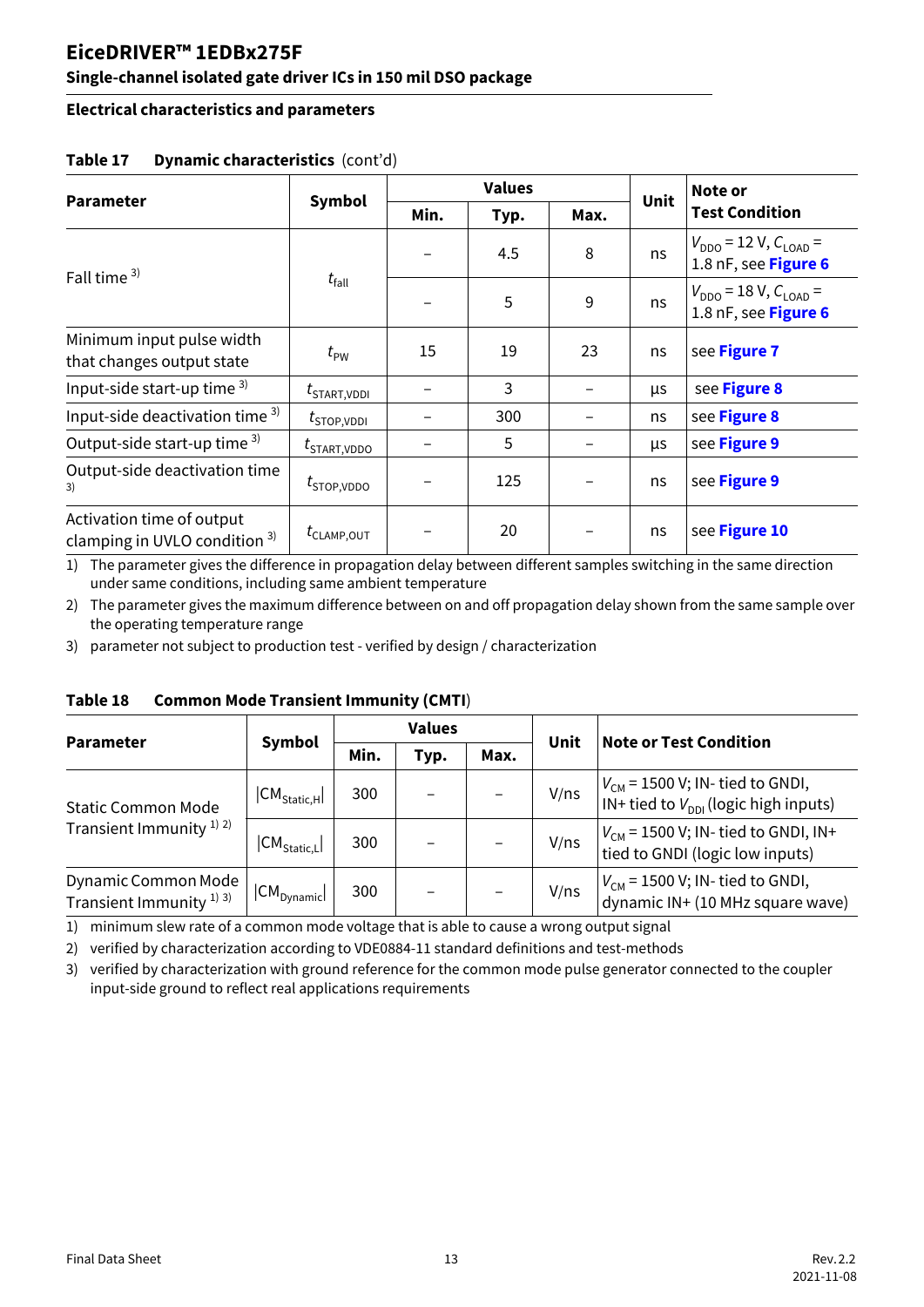#### **EiceDRIVER™ 1EDBx275F Single-channel isolated gate driver ICs in 150 mil DSO package**

#### **Electrical characteristics and parameters**

#### <span id="page-13-0"></span>**3.5 Isolation specifications**

This coupler is suitable for rated insulation only within the given safety limiting values. Compliance with the safety limiting values shall be ensured by means of suitable protective circuits.

<span id="page-13-1"></span>

|                          | <b>Parameter</b>                                   | Symbol Value             |                            | Unit                     | <b>Note or Test Condition</b>                                                                                                                             |
|--------------------------|----------------------------------------------------|--------------------------|----------------------------|--------------------------|-----------------------------------------------------------------------------------------------------------------------------------------------------------|
|                          | Nominal input-to-output<br>clearance <sup>1)</sup> | <b>CLR</b>               | 4.0                        | mm                       | Shortest distance in air between any<br>input pin and any output pin                                                                                      |
|                          | Nominal input-to-output<br>creepage $1$            | <b>CRP</b>               | 4.0                        | mm                       | Shortest distance over package surface<br>between any input pin and any output<br>pin                                                                     |
|                          | Comparative tracking index                         | <b>CTI</b>               | >400<br>~500               | $\vee$                   | According to DIN EN 60112 (VDE 0303-<br>11)                                                                                                               |
|                          | Material group                                     | $\overline{a}$           | $\ensuremath{\mathsf{II}}$ |                          | According to IEC 60112                                                                                                                                    |
|                          | Pollution degree                                   | $\overline{\phantom{0}}$ | $\overline{2}$             | $\overline{\phantom{0}}$ | According to IEC 60664-1                                                                                                                                  |
|                          | Overvoltage category per                           | $\overline{\phantom{0}}$ | $I - IV$                   |                          | Rated mains voltage $\leq$ 150 $V_{RMS}$                                                                                                                  |
|                          | IEC 60664-1                                        | $\overline{a}$           | $\ $ -III                  | $\overline{\phantom{0}}$ | Rated mains voltage $\leq$ 300 $V_{RMS}$                                                                                                                  |
|                          |                                                    | $\overline{\phantom{0}}$ | $\left\  - \right\ $       |                          | Rated mains voltage $\leq 600 V_{RMS}$                                                                                                                    |
|                          | Climatic category                                  |                          | 40/125<br>/21              |                          |                                                                                                                                                           |
| UL1577 $^{2)}$           | Input-to-output isolation<br>voltage               | $V_{\text{ISO}}$         | 3000                       | $V_{RMS}$                | $V_{\text{TEST}} = V_{\text{ISO}}$ for $t = 60$ s (qualification);<br>$V_{\text{TEST}}$ = 1.2 x $V_{\text{ISO}}$ for $t = 1$ s (100%<br>productive tests) |
|                          | Maximum rated transient<br>isolation voltage       | $V_{\text{IOTM}}$        | 4242                       | $V_{\rm pk}$             | $V_{\text{TEST}} = 1.2 \times V_{\text{IOTM}}$ for $t_{\text{ini}} = 1 \text{ s}$                                                                         |
| VDE0884-11 <sup>3)</sup> | Apparent charge                                    | $q_{\text{PD}}$          | < 5                        | pC                       | Method b1<br>$V_{PD(ini)} = 1.2 \times V_{IOTM}$ for $t_{ini} = 1$ s<br>$V_{PD(m)}$ = 2065 V for $t_m$ = 1 s                                              |
|                          | Maximum surge isolation<br>voltage <sup>4)</sup>   | $V_{\text{IOSM}}$        | 6000                       | $V_{\rm pk}$             | $V_{\text{IOSM\_TEST}} = 1.3 \times V_{\text{IOSM}}$                                                                                                      |
|                          | Isolation resistance input-                        | $R_{10}$                 | $10^{12}$                  | Ω                        | $V_{10}$ = 500 $V_{dc}$ for $t$ = 60 s, $T_A$ = 25 °C                                                                                                     |
|                          | to-output $5)$ 6)                                  |                          | $10^{11}$                  | Ω                        | $V_{10}$ = 500 $V_{\text{dc}}$ for $t$ = 60 s, $T_A$ = 125 °C                                                                                             |
|                          |                                                    |                          | 10 <sup>9</sup>            | Ω                        | $V_{10}$ = 500 $V_{\text{dc}}$ for $t$ = 60 s, $T_A$ = T <sub>S</sub> = 150 °C                                                                            |
|                          | Capacitance input-to-<br>output <sup>5)</sup>      | $C_{10}$                 | 1                          | pF                       | $f = 1$ MHz                                                                                                                                               |

#### <span id="page-13-3"></span>**Table 19 Input-to-output isolation specifications**

<span id="page-13-2"></span>1) Creepage and clearance requirements depend on the application and related end-equipment isolation standard. Care should be taken to keep the required creepage and clearance value on printed-circuit-board level

2) see certificate number E509502

- 3) parameters are tested according to VDE0884-11 specifications but no safety certification is planned
- 4) the surge test is performed in insulation oil to determine the intrinsic surge immunity of the insulation barrier
- 5) The parameters apply to the product converted in a two terminals device with all terminals on side 1 connected together and all terminals on side 2 connected together
- 6) parameter verified by characterization on a limited amount of samples previously stressed with a dielectric strength test  $(V_{\text{ISO}})$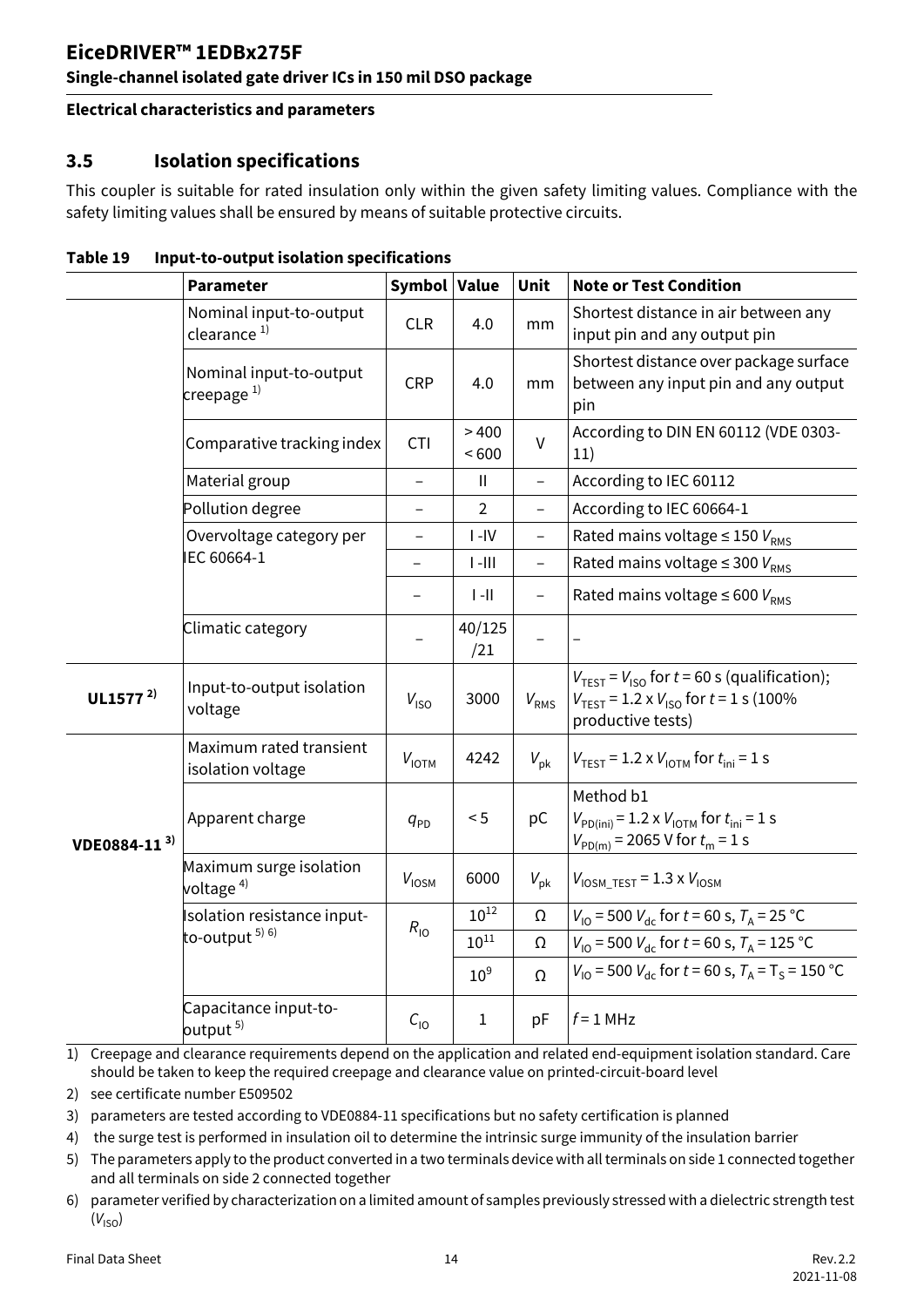#### **Single-channel isolated gate driver ICs in 150 mil DSO package**

#### **Electrical characteristics and parameters**

#### <span id="page-14-0"></span>**Table 20 Safety limiting values**

| <b>Parameter</b>                      | Symbol Value |      | Unit         | <b>Note or Test Condition</b>  |
|---------------------------------------|--------------|------|--------------|--------------------------------|
| Maximum input power dissipation       | $P_{S}$      | 40   |              | mW $ T_A = 25 C, T_J = 150 °C$ |
| Maximum output power dissipation      | $P_{S,0}$    | 1380 | mW           |                                |
| Maximum ambient safety<br>temperature | Ts           | 150  | $^{\circ}$ C | $T_S = T_{J,max}$              |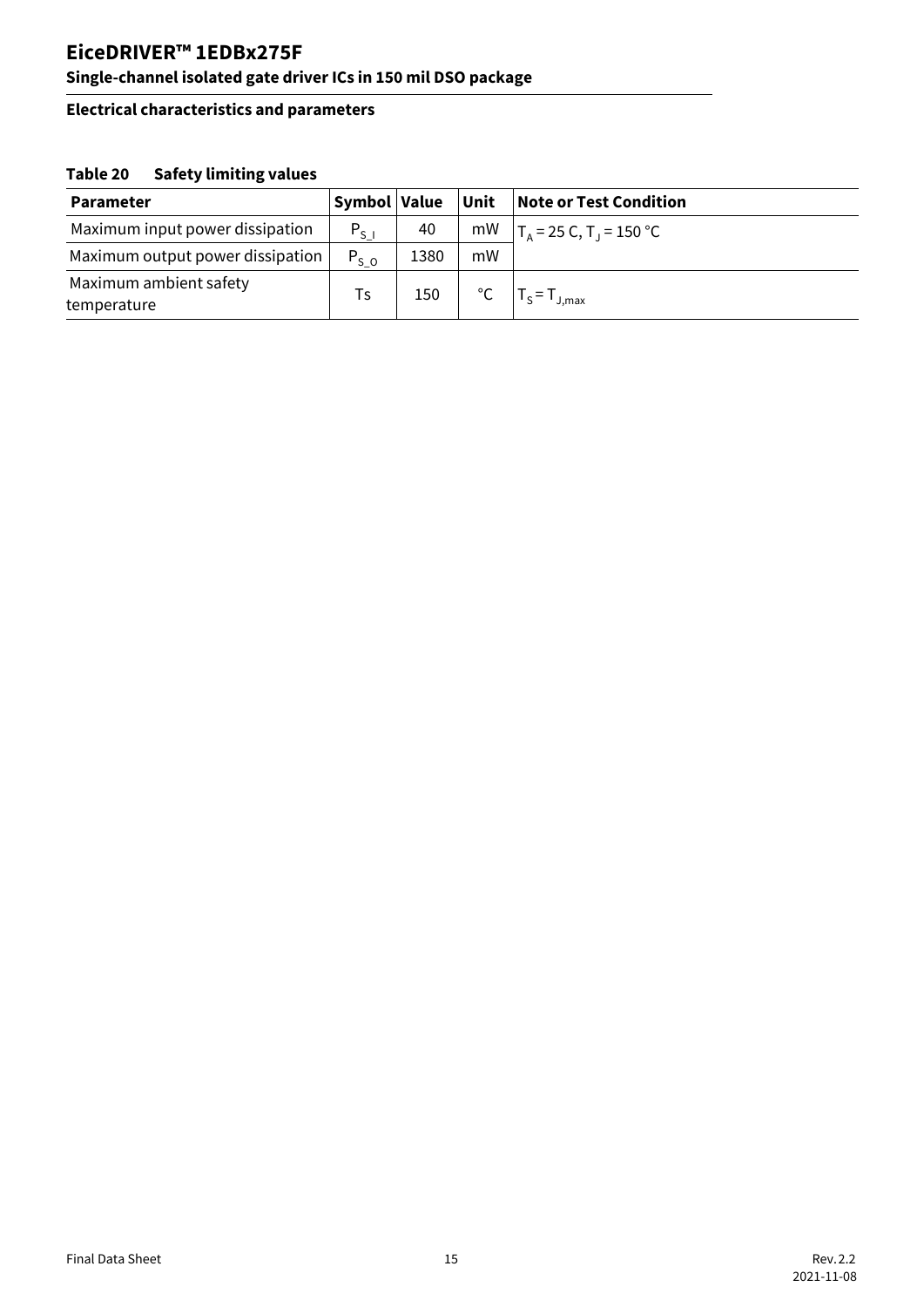#### **Timing diagrams**

## <span id="page-15-0"></span>**4 Timing diagrams**

**[Figure 4](#page-15-4)** illustrates the input-to-output propagation delays as observed at the capacitively loaded output.



<span id="page-15-4"></span><span id="page-15-1"></span>**Figure 4 Input-to-output propagation delays (inverting and non-inverting case)**

**[Figure 5](#page-15-6)** illustrates the pulse width distortion. It depicts the duty cycle distortion of the signal observed at the driver output due to the mismatch between on and off propagation delay.



<span id="page-15-6"></span><span id="page-15-2"></span>**Figure 5 Pulse width distortion (unloaded output)**

**[Figure 6](#page-15-5)** illustrates the rise and fall time as observed at the capacitively loaded output.



<span id="page-15-5"></span><span id="page-15-3"></span>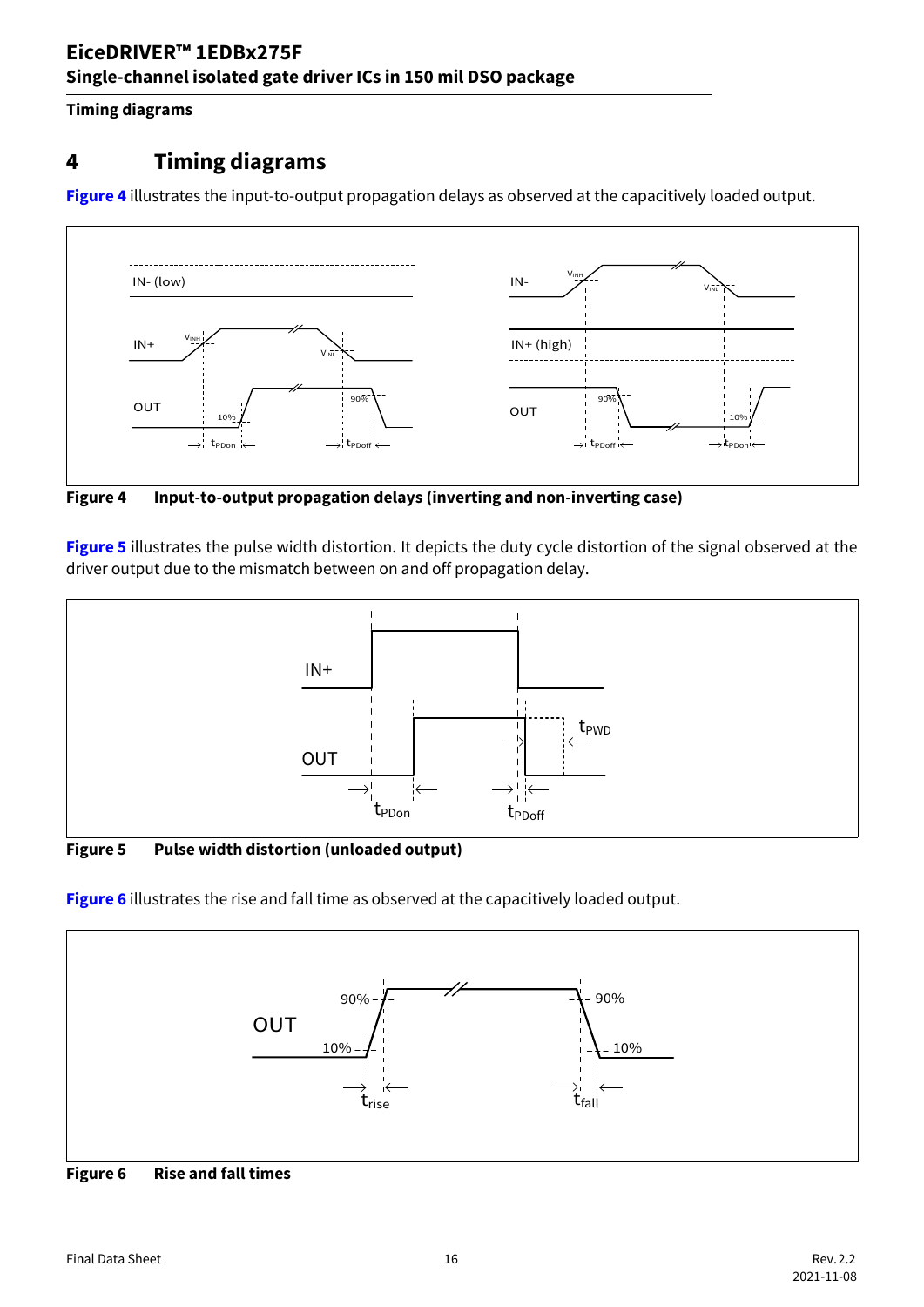### **EiceDRIVER™ 1EDBx275F Single-channel isolated gate driver ICs in 150 mil DSO package**

#### **Timing diagrams**

**[Figure 7](#page-16-3)** illustrates the behavior of the deglitch filter that suppresses input pulses with duration shorter than  $t_{\text{PWmin}}$ 



<span id="page-16-3"></span><span id="page-16-0"></span>**Figure 7 Minimum pulse that changes the output state**

[Figure 8](#page-16-4) illustrates the input supply UVLO behavior. It depicts the reaction time to UVLO events when V<sub>DDI</sub> crosses the UVLO thresholds during rising or falling transitions (power-up, power-down, supply noise).



<span id="page-16-4"></span><span id="page-16-1"></span>Figure 8 *V*<sub>DDI</sub> UVLO behavior, start-up and deactivation time (unloaded output)

**[Figure 9](#page-16-5)** illustrates the output supply UVLO behavior. It depicts the reaction time to UVLO events when  $V_{DDO}$ crosses the UVLO thresholds during rising or falling transitions (power-up, power-down, supply noise).



<span id="page-16-5"></span><span id="page-16-2"></span>Figure 9 *V*<sub>DDO</sub> UVLO behavior, start-up and deactivation time (unloaded output)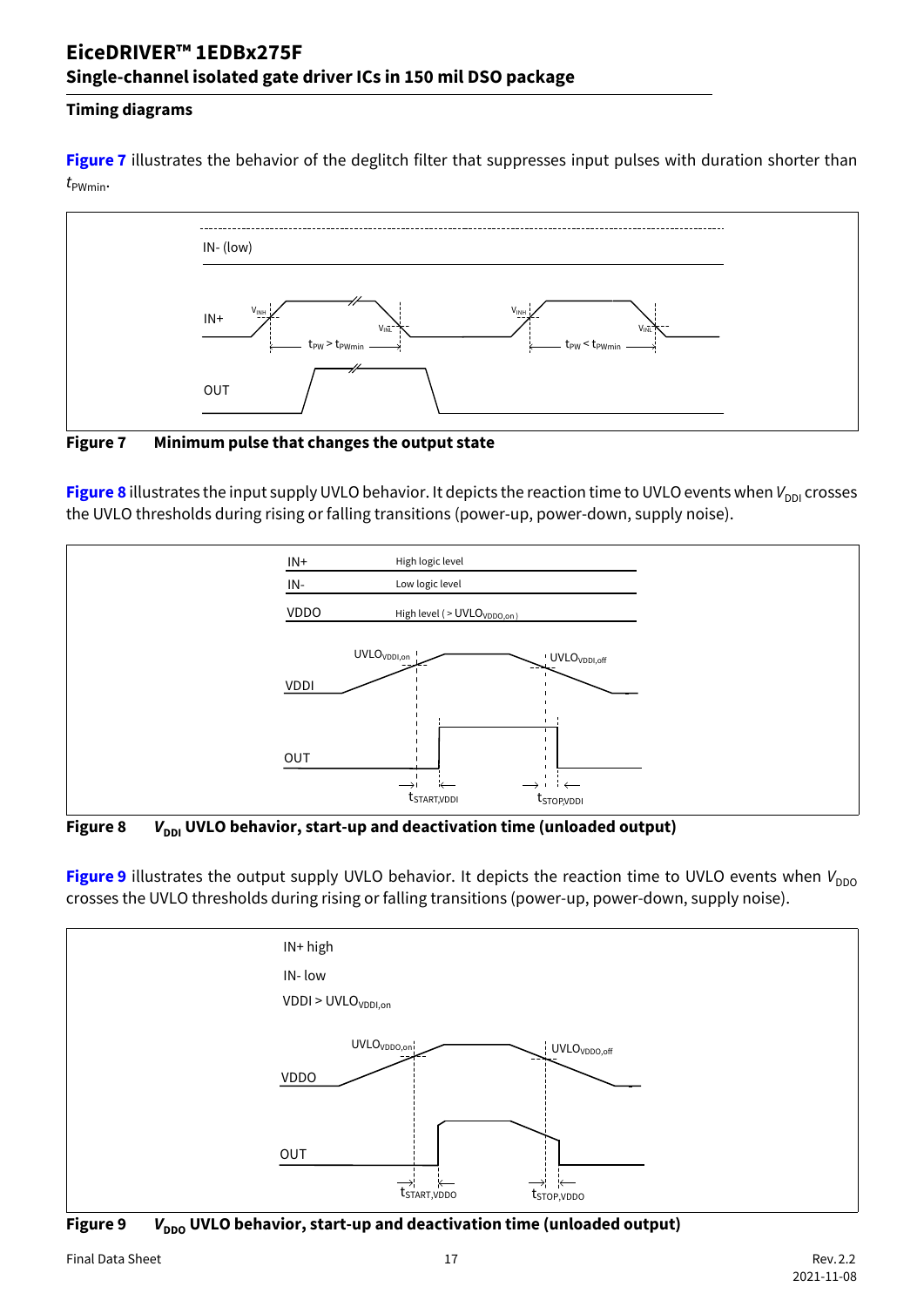### **EiceDRIVER™ 1EDBx275F Single-channel isolated gate driver ICs in 150 mil DSO package**

#### **Timing diagrams**

[Figure 10](#page-17-1) illustrates *t<sub>CLAMP,OUT</sub>*, the time required to clamp potential output induced overshoots in UVLO condition  $(V_{DDO} < UVLO_{VDDO,on})$ .



<span id="page-17-1"></span><span id="page-17-0"></span>**Figure 10 Activation time of output clamping in UVLO conditions (unloaded output)**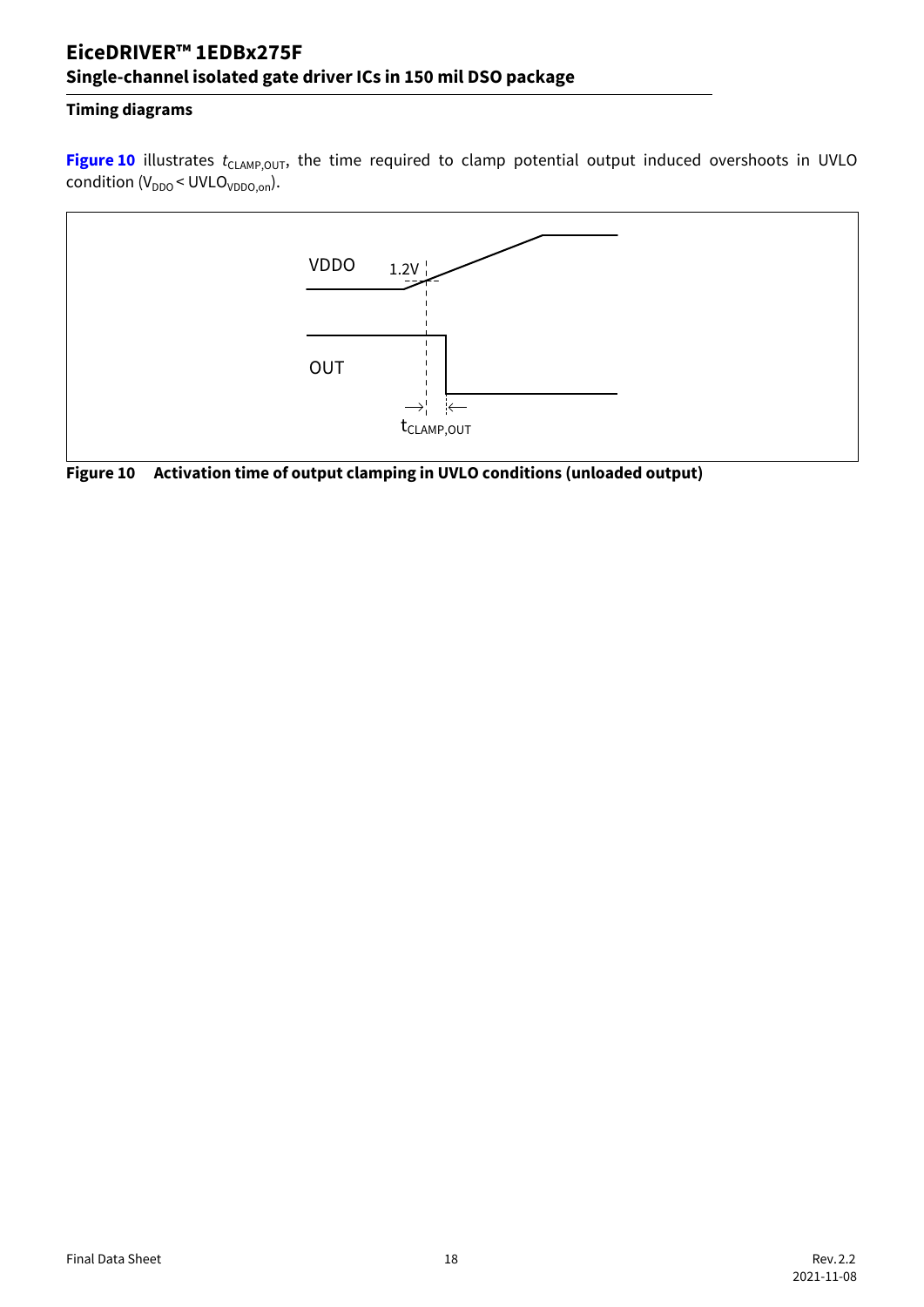#### **Layout recommendation**

### <span id="page-18-0"></span>**5 Layout recommendation**

For any fast-switching power system the PCB layout is crucial to achieve optimum performance. Among the many existing rules, recommendations, guidelines, tips and tricks, the ones of highest importance are listed as follow.

- Use low-ESR decoupling capacitances ( $C_{\text{VDDL}} C_{\text{VDDO}}$ ) and place them as close as possible to the driver to support high peak currents during switching and to ensure stable supply voltages for the driver. The use of PCB planes at ground potential is also recommended to further reduce the inductance to ground.
- Minimize the gate loop inductance by placing the driver as close as possible to the driven transistor and by ensuring that the gate traces are always placed on top of a PCB plane at ground (GNDO) potential. Minimizing the power loop inductance is the key measure to limit voltage overshoots and enable fast switching.
- In case of boostrapping, minimize the boostrap loop inductance to ensure reliable operation and fast bootstrap charge. The boostrap capacitor is, in fact, charged every cycle through the bootstrap diode and the turned-on low-side transistor and the loop is subject to potential high peak charging currents. When this is not possible, use a split bootstrap capacitor with one part placed in some distance of the driver to avoid induced noise; if big enough, this acts as a stable supply for the high-side driver decoupling capacitance (placed close to the driver).
- Pay attention to keep any source of noise (like half-bridge high-current switching traces) away from the driver to avoid any coupling capacitance.
- According to the application requirements, pay attention to keep the needed input-to-output clearance and creepage on PCB level. To fully benefits from the isolation capabilities of the driver, any trace or plane below the device must be strictly avoided.
- Connect the driver ground pin to proper PCB planes to reduce the junction-to-board resistance and support the spread of heat outside the driver

A layout recommendation for EiceDRIVER™ 1EDBx275F is given in **[Figure 11](#page-18-1)**.



<span id="page-18-2"></span><span id="page-18-1"></span>**Figure 11 Layout recommendation**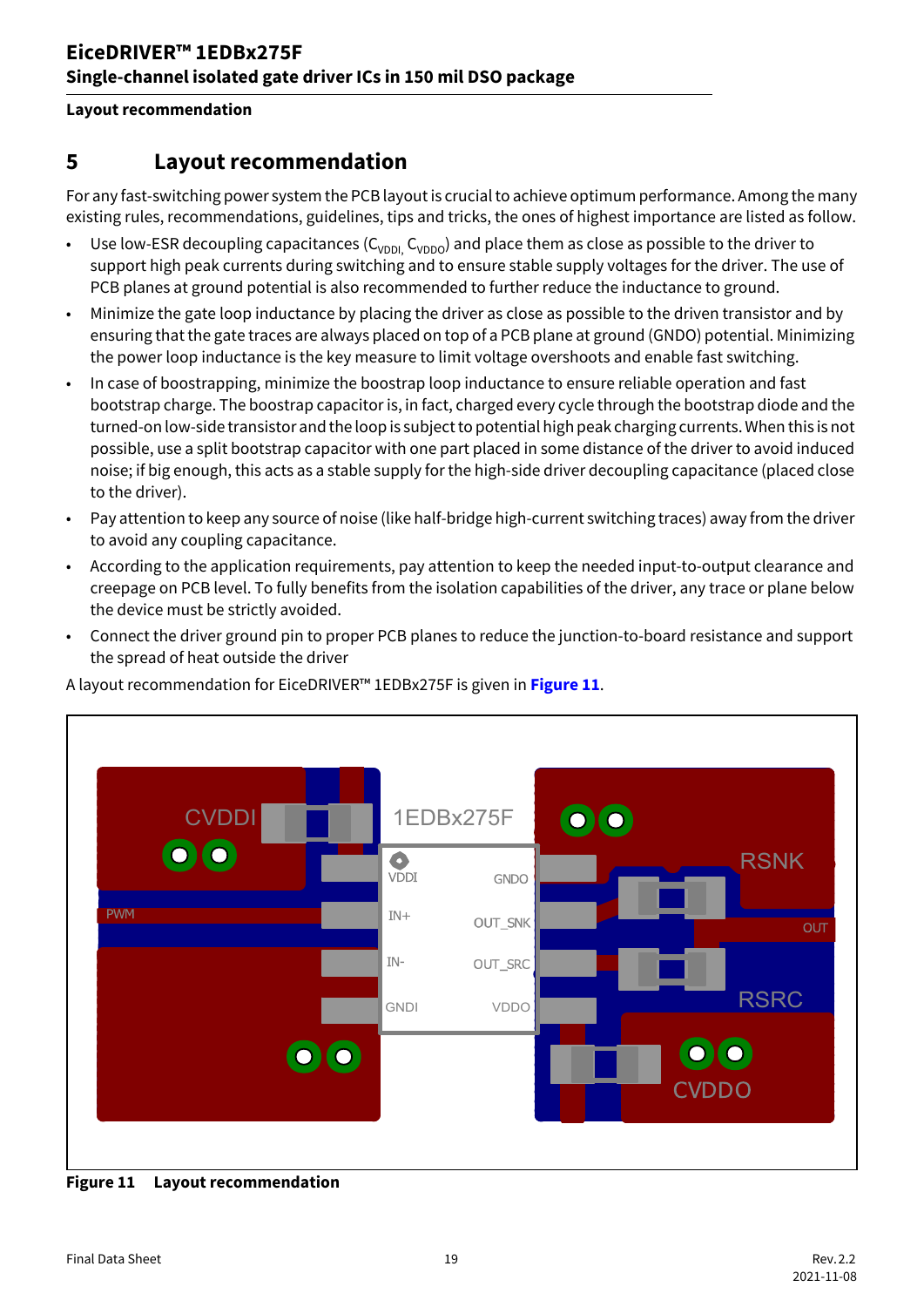**Application notes**

### <span id="page-19-0"></span>**6 Application notes**

*Note: The following information is given as a hint for the implementation of the device only and shall not be regarded as a description or warranty of a certain functionality, condition or quality of the device.*

Due to the input-to-output isolation, EiceDRIVER™ 1EDBx275F is best suited for use as high-side driver. In particular, the combination with **EiceDRIVER<sup>™</sup> 1EDNx550B** (single-channel gate driver with true differential inputs), is best suited for half-bridge driving due to perfect matching in timing performances and output capability.

By making use of the drivers inverting and non-inverting inputs, shoot-through protection can be implemented as depicted in **[Figure 12](#page-19-2)**; any undesired overlap of low-side and high-side PWM signals is not propagated at the transistors input.

This solution is preferable compared to dual-channel gate drivers in case of high-power or high-frequency designs; here minimizing the gate loop may become a critical requirement that can be more easily fulfilled by using single-channel solutions.



<span id="page-19-2"></span>**Figure 12 Typical application circuit for half-bridge driving**

The high CMTI of 300 V/ns, in conjunction with the ability to drive 4-pin Kelvin source transistors, makes the combination 1EDBx275F, 1EDNx550B ideal to drive GaN and SiC power switches.

### <span id="page-19-1"></span>**6.1 Driving 600 V CoolGaNTM**

**[Figure 13](#page-20-1)** depicts a 1EDB7275F typical use case driving Infineon 's 600V GaN power switches (CoolGaN™). The example shows a soft-switching topology; here, due to acceptable switching speed, unipolar driving is possible without risk of false triggering of the devices due to switching induced overshoots.

Details of component dimensioning can be found in the **[EiceDRIVER™ 1EDi-GaN](https://www.infineon.com/dgdl/Infineon-1EDN7550B-DS-v02_00-EN.pdf?fileId=5546d46262b31d2e01635d9799ef264f)** product family datasheet.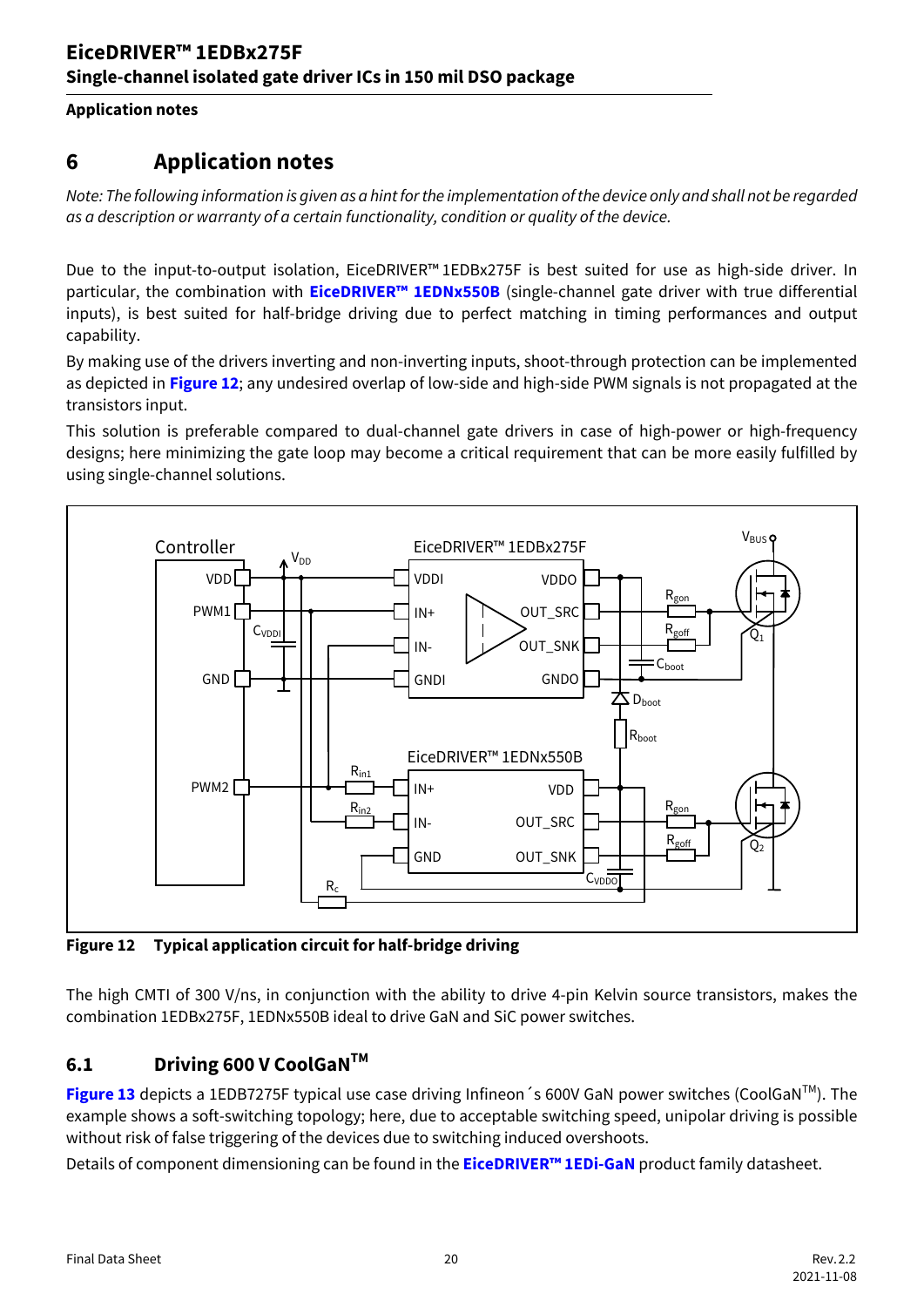### **EiceDRIVER™ 1EDBx275F Single-channel isolated gate driver ICs in 150 mil DSO package**

#### **Application notes**



<span id="page-20-1"></span>**Figure 13 Typical application circuit for 600 V CoolGaNTM driving**

#### <span id="page-20-0"></span>**6.2 Driving 650 V CoolSiCTM**

**[Figure 14](#page-20-2)** depicts a typical use case for Infineon 's 650 V SiC MOSFETs (CoolSiC™) in a so-called "totem-pole" PFC. It consists of a 48mΩ SiC half-bridge driven by 1EDB9275F and 1EDN9550B EiceDRIVER<sup>™</sup>; the diode functions indicated in the power path are usually realized with low- $R_{DS(00)}$  MOSFETs operating as synchronous rectifiers. 3.3 kW of power can be handled at very high efficiency (above 99%).

Considering a typical 18 V gate-to-source voltage driving, EiceDRIVERTM 1EDB9275F and 1EDN9550B offer an output UVLO level fitting for 650 V CoolSiC<sup>TM</sup>. With a typical UVLO<sub>VDDO.off</sub> of 14.4 V, those drivers ensure that even in an unsupplied case the transistor (e.g. IMZA65R048M1H in a 3.3 kW totem-pole PFC) stays within the Safe Operating Area (SOA) with acceptable power dissipation.

In [Figure 14](#page-20-2) a Schottky diode at the CoolSiC<sup>™</sup> gate is recommended to clamp switching induced undershoots on the gate terminal which may cause a potential drift in the gate threshold voltage V<sub>gs,th</sub> over lifetime.



<span id="page-20-3"></span><span id="page-20-2"></span>**Figure 14 Typical application circuit for 650 V CoolSiCTM driving**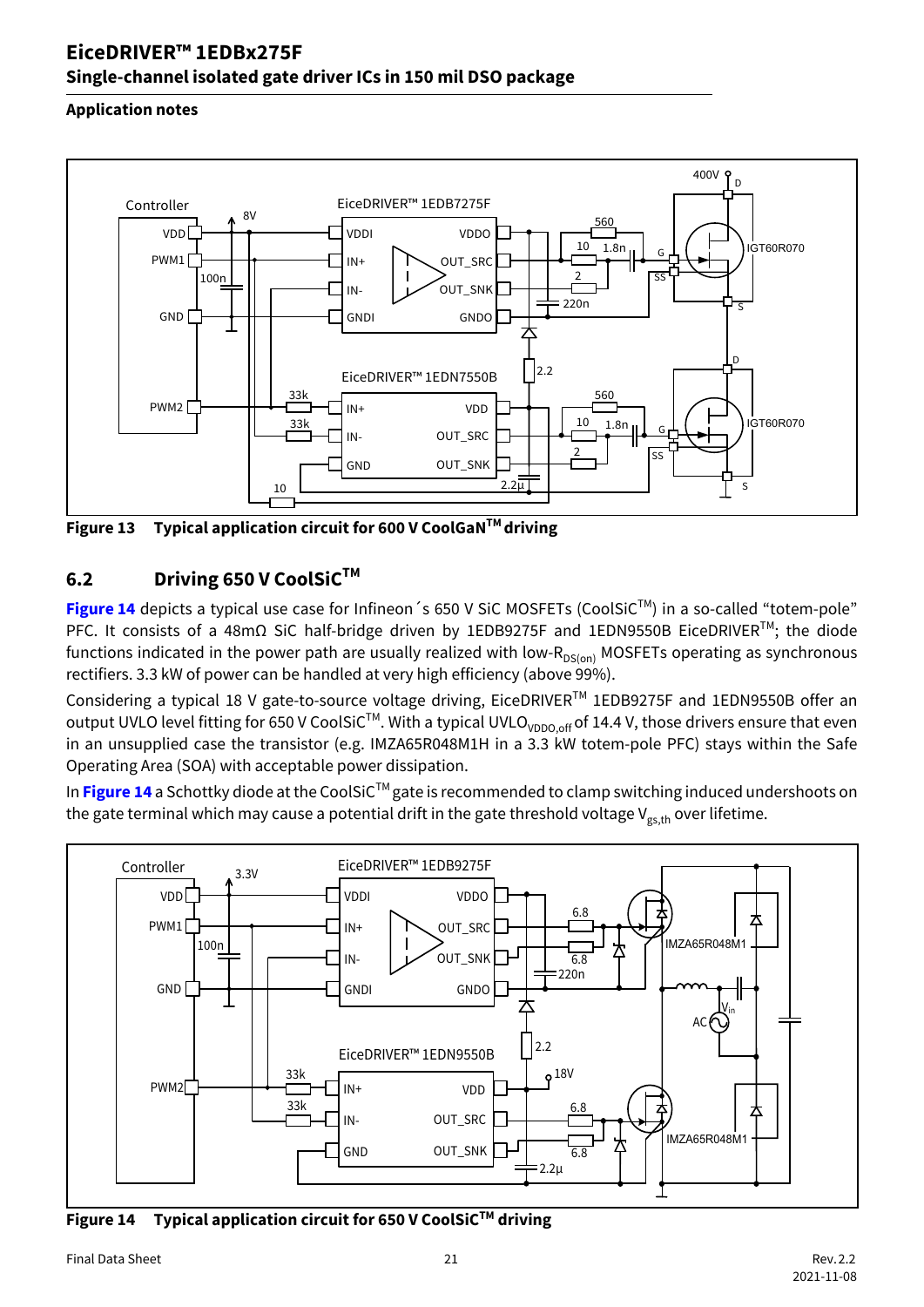#### **Typical characteristics**

# <span id="page-21-0"></span>**7 Typical characteristics**

 $V_{\text{DDI}} = 3.3 \text{ V}$ ,  $V_{\text{DDO}} = 12 \text{ V}$ ,  $T_A = 25 \text{°C}$ ,  $f_{\text{sw}} = 1 \text{MHz}$ , no load unless otherwise noted.



<span id="page-21-2"></span>Figure 15 Input-side supply current *I*<sub>VDDI</sub> (quiescient and switching current) with temperature



<span id="page-21-1"></span>**Figure 16** Input-side supply current  $I_{\text{VDDI}}$  (quiescient and switching current) with V<sub>DDI</sub>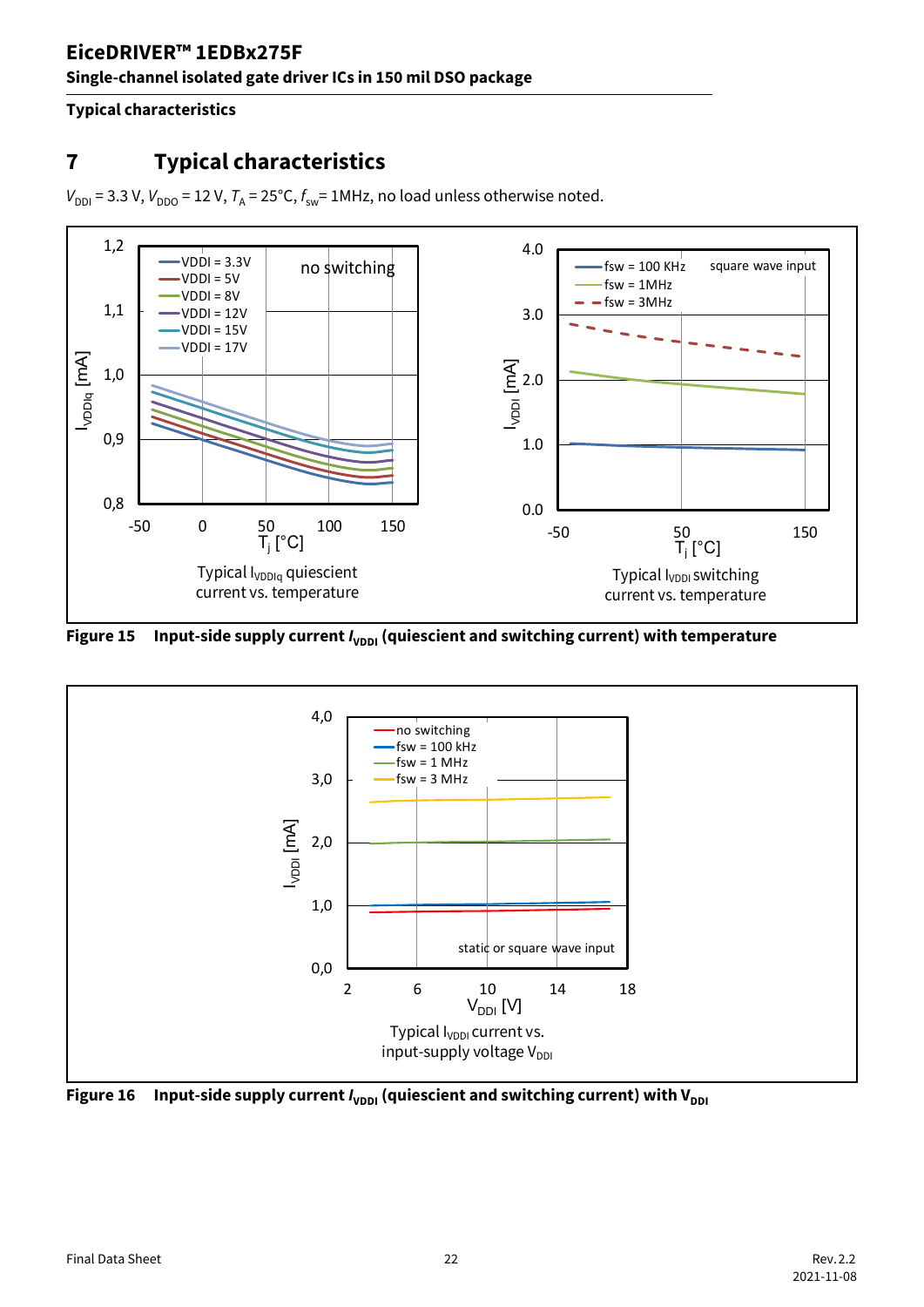### **Single-channel isolated gate driver ICs in 150 mil DSO package**



<span id="page-22-0"></span>Figure 17 Output-side supply current *I*<sub>VDDOq</sub> (quiescent current) with temperature



<span id="page-22-1"></span>**Figure 18** Output-side supply current  $I_{\text{VDDOa}}$  (quiescient current) with V<sub>DDO</sub>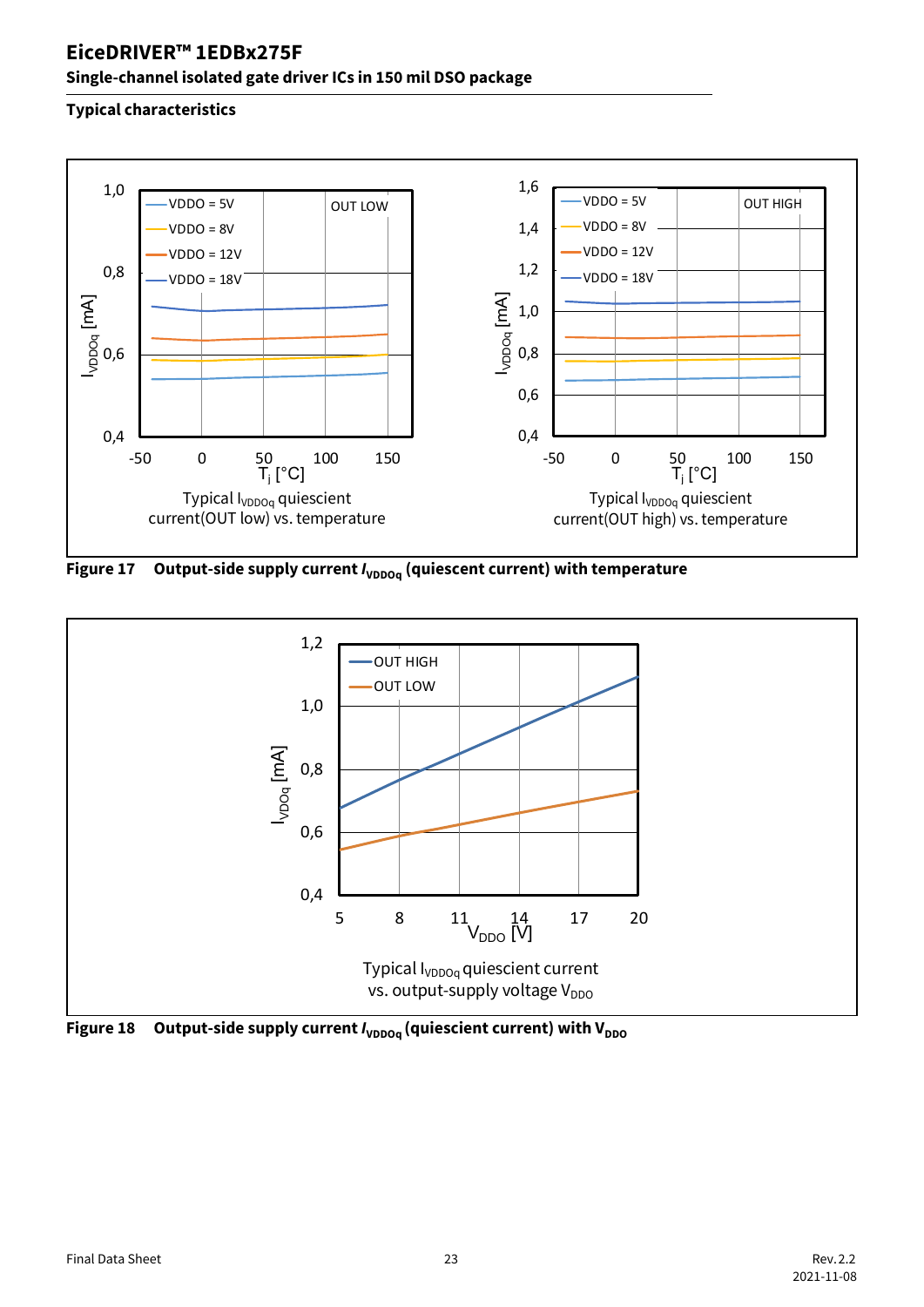### **Single-channel isolated gate driver ICs in 150 mil DSO package**



Figure 19 Output-side supply current *I*<sub>VDDO</sub> (switching current without load) with temperature



Figure 20 Output-side supply current *I*<sub>VDDO</sub> (switching current with load) with temperature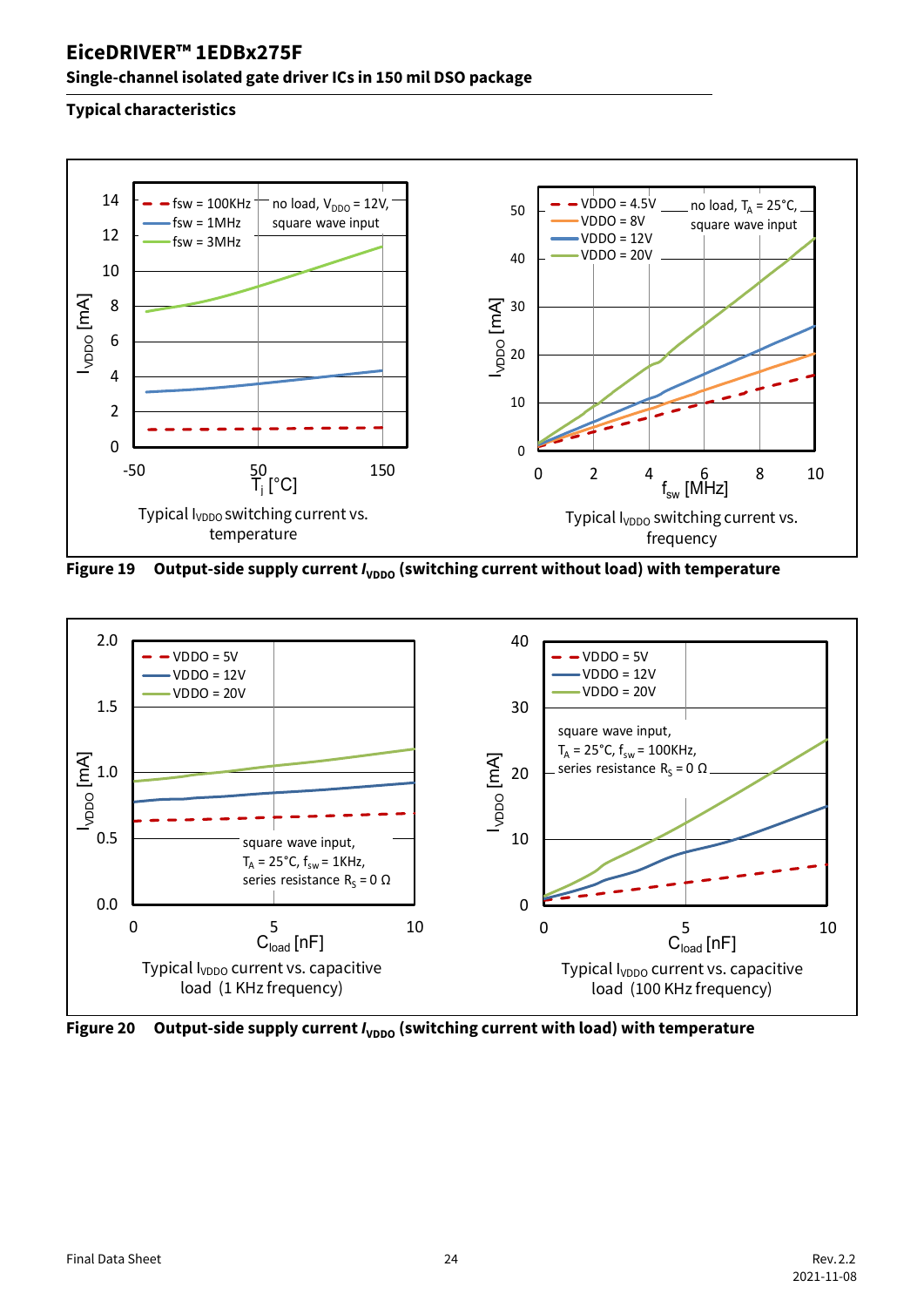### **Single-channel isolated gate driver ICs in 150 mil DSO package**



**Figure 21** Logic input thresholds and  $V_{\text{DDI}}$  UVLO thresholds with temperature



**Figure 22** *V*<sub>DDO</sub> UVLO thresholds (4 V, 8 V options) with temperature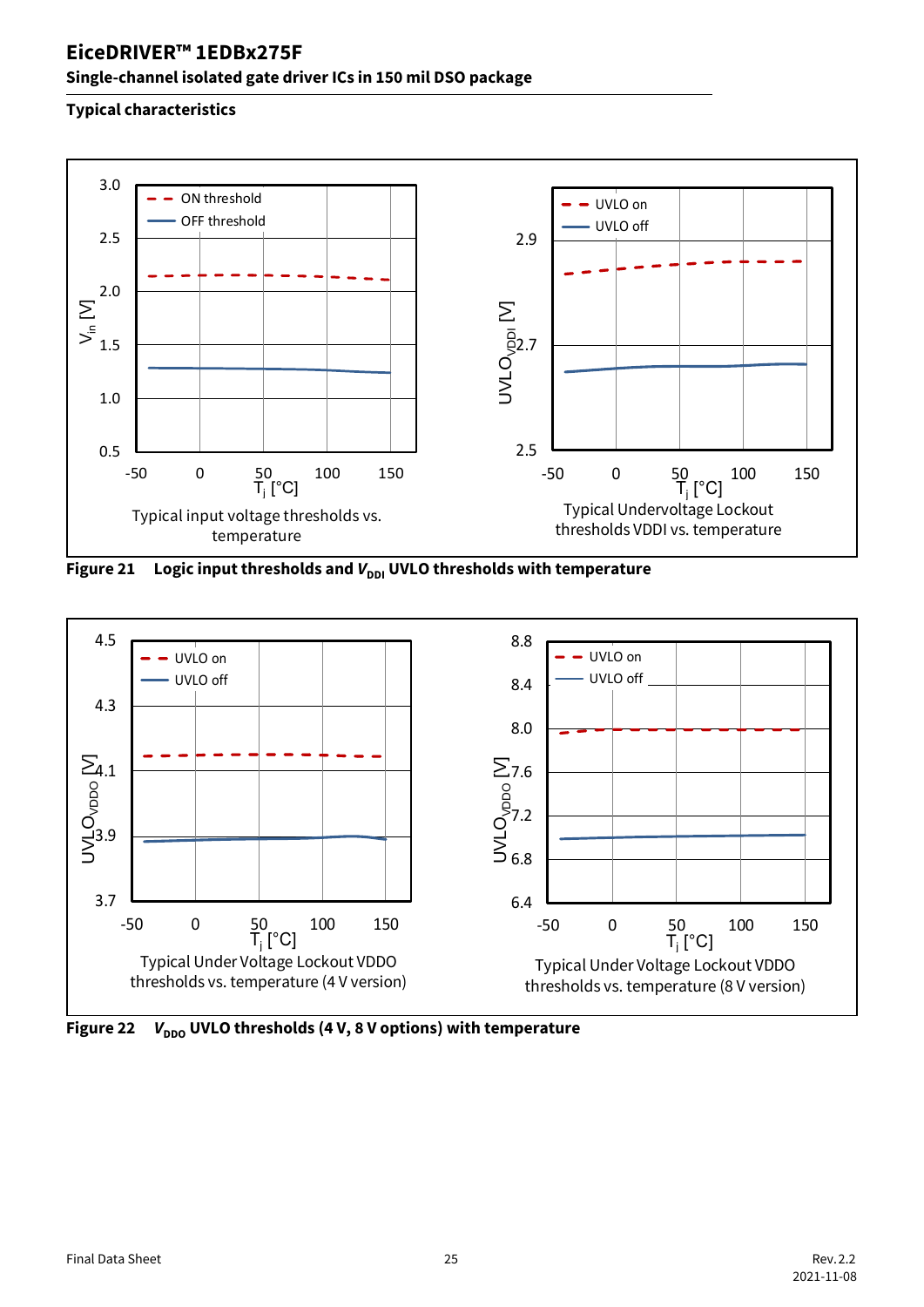### **Single-channel isolated gate driver ICs in 150 mil DSO package**



<span id="page-25-0"></span>**Figure 23** *V*<sub>DDO</sub> UVLO thresholds (12 V, 15 V options) with temperature



**Figure 24 Output resistance and propagation delay with temperature**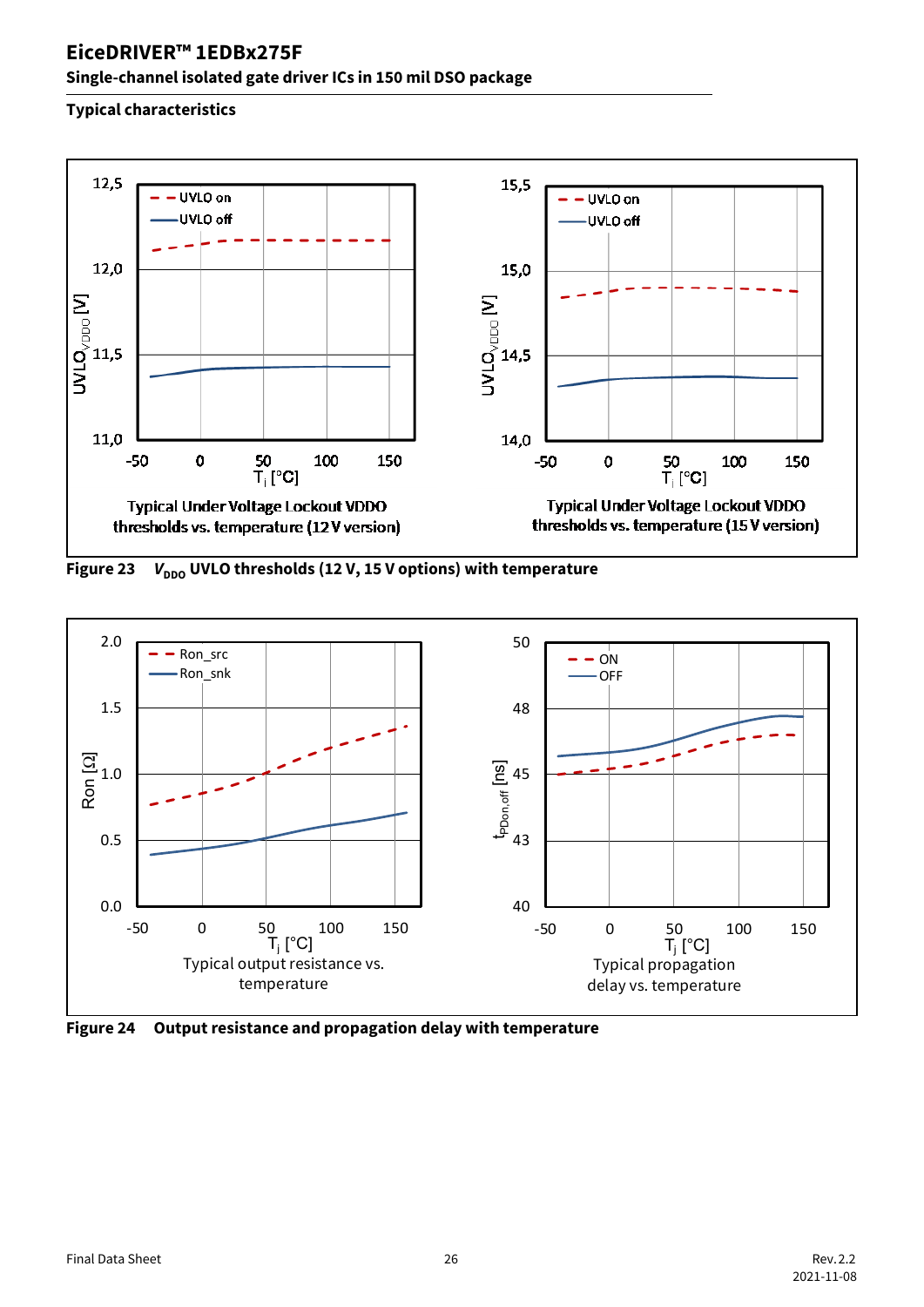### **Single-channel isolated gate driver ICs in 150 mil DSO package**



<span id="page-26-0"></span>**Figure 25 Source and sink current with output voltage**



<span id="page-26-1"></span>**Figure 26 Peak source and sink current with supply voltage**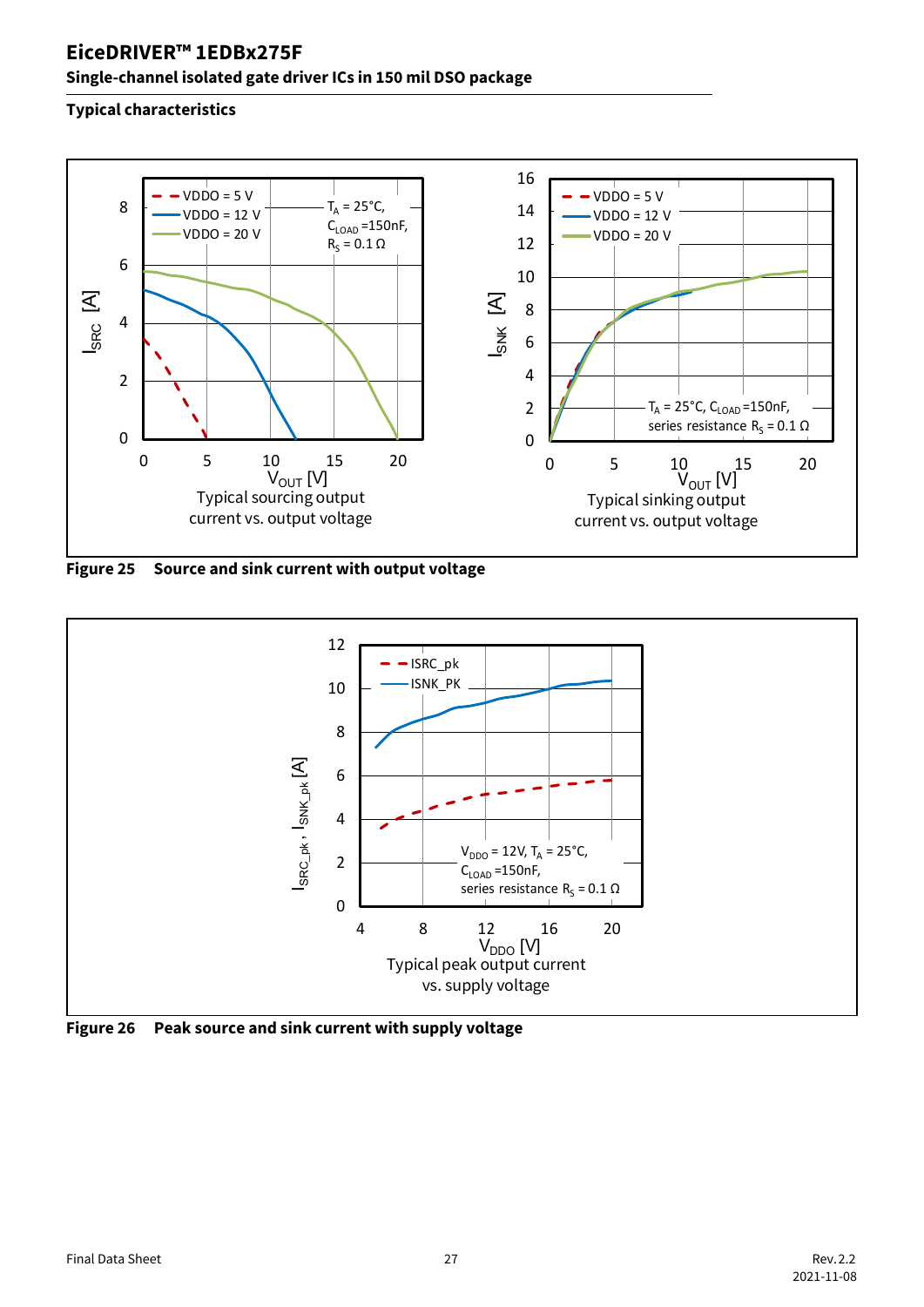#### **Single-channel isolated gate driver ICs in 150 mil DSO package**



**Figure 27 Peak source and sink current with temperature**



**Figure 28 Rise and fall times with capacitive load**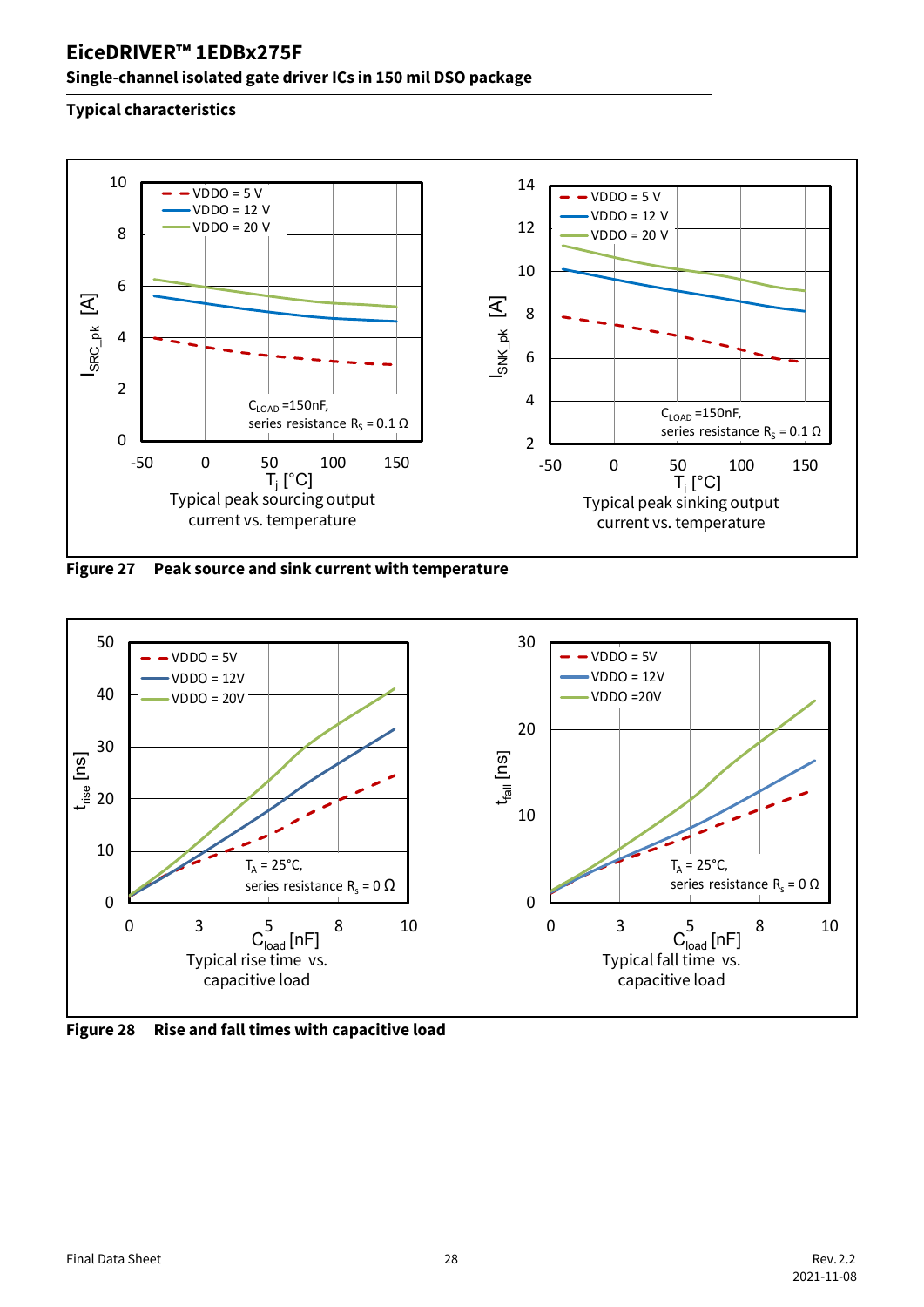### **Single-channel isolated gate driver ICs in 150 mil DSO package**



**Figure 29 Rise and fall times with temperature**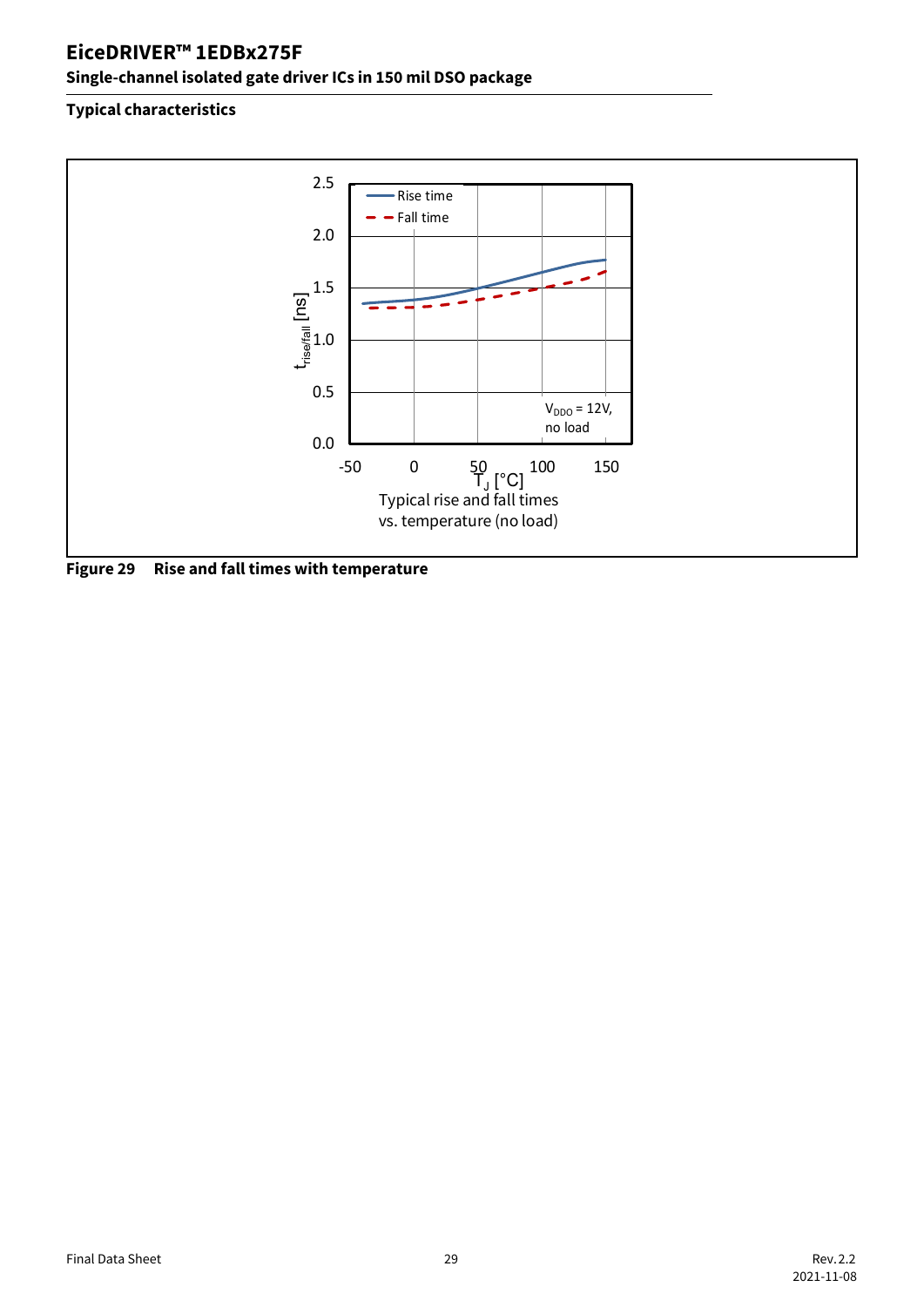**Package outline dimensions**

### <span id="page-29-3"></span><span id="page-29-0"></span>**8 Package outline dimensions**

#### <span id="page-29-1"></span>**8.1 Device numbers and markings**

#### <span id="page-29-4"></span>**Table 21 Device numbers and markings**

| Part number | Orderable part number (OPN) | <b>Device marking</b> |
|-------------|-----------------------------|-----------------------|
| 1EDB6275F   | 1EDB6275FXUMA1              | 1B6275A               |
| 1EDB7275F   | 1EDB7275FXUMA1              | 1B7275A               |
| 1EDB8275F   | 1EDB8275FXUMA1              | 1B8275A               |
| 1EDB9275F   | 1EDB9275FXUMA1              | 1B9275A               |

#### <span id="page-29-2"></span>**8.2 Package PG-DSO-8**





<sup>1)</sup> Dimensions in mm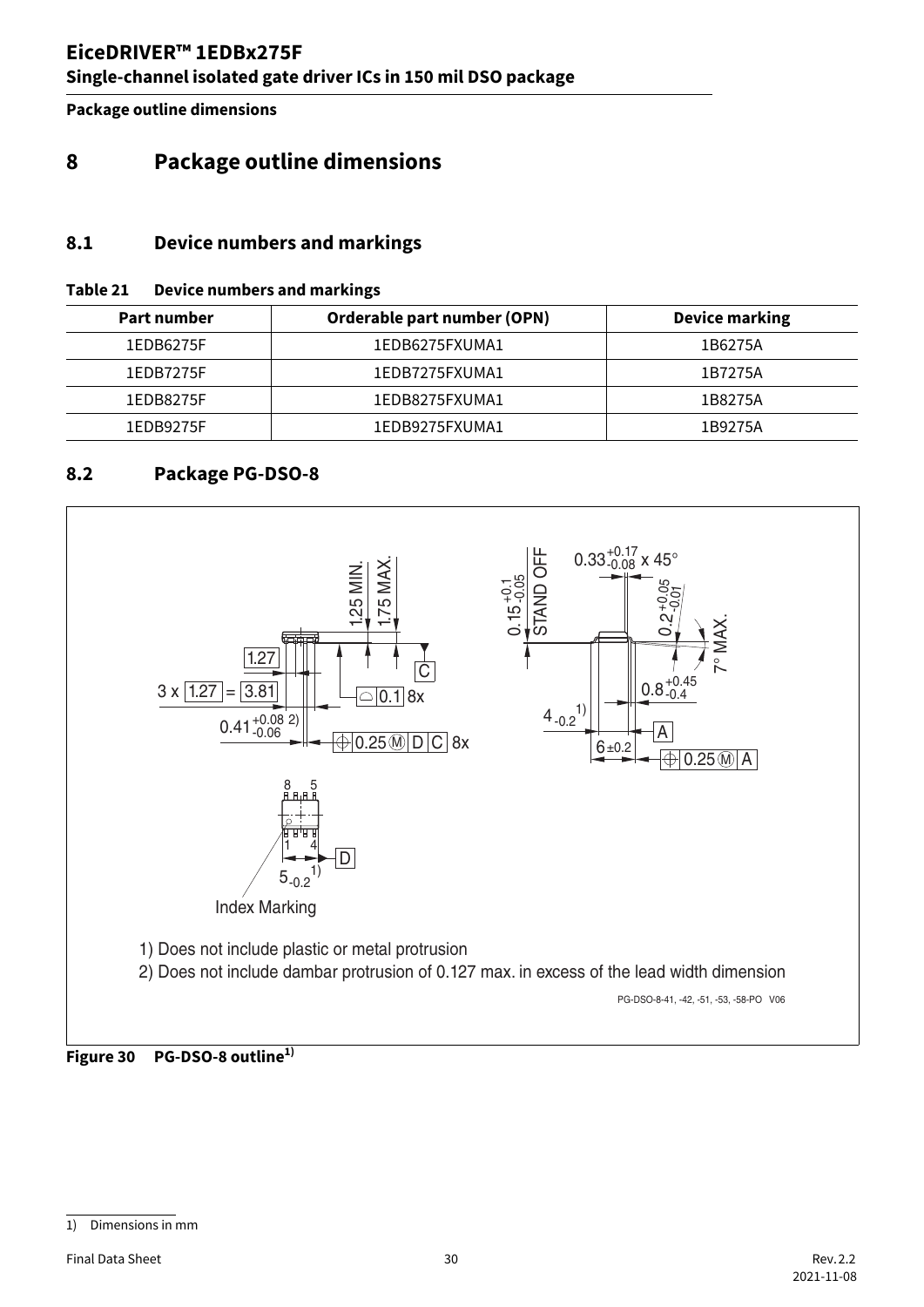### **EiceDRIVER™ 1EDBx275F Single-channel isolated gate driver ICs in 150 mil DSO package**

#### **Package outline dimensions**



**Figure 31 PG-DSO-8 footprint**



**Figure 32 PG-DSO-8 packaging**

#### **Green Product (RoHS compliant)**

To meet the world-wide customer requirements for environmentally friendly products and to be compliant with government regulations the device is available as a green product. Green products are RoHS-Compliant (i.e Pbfree finish on leads and suitable for Pb-free soldering according to IPC/JEDEC J-STD-020).

#### **Further information on packages**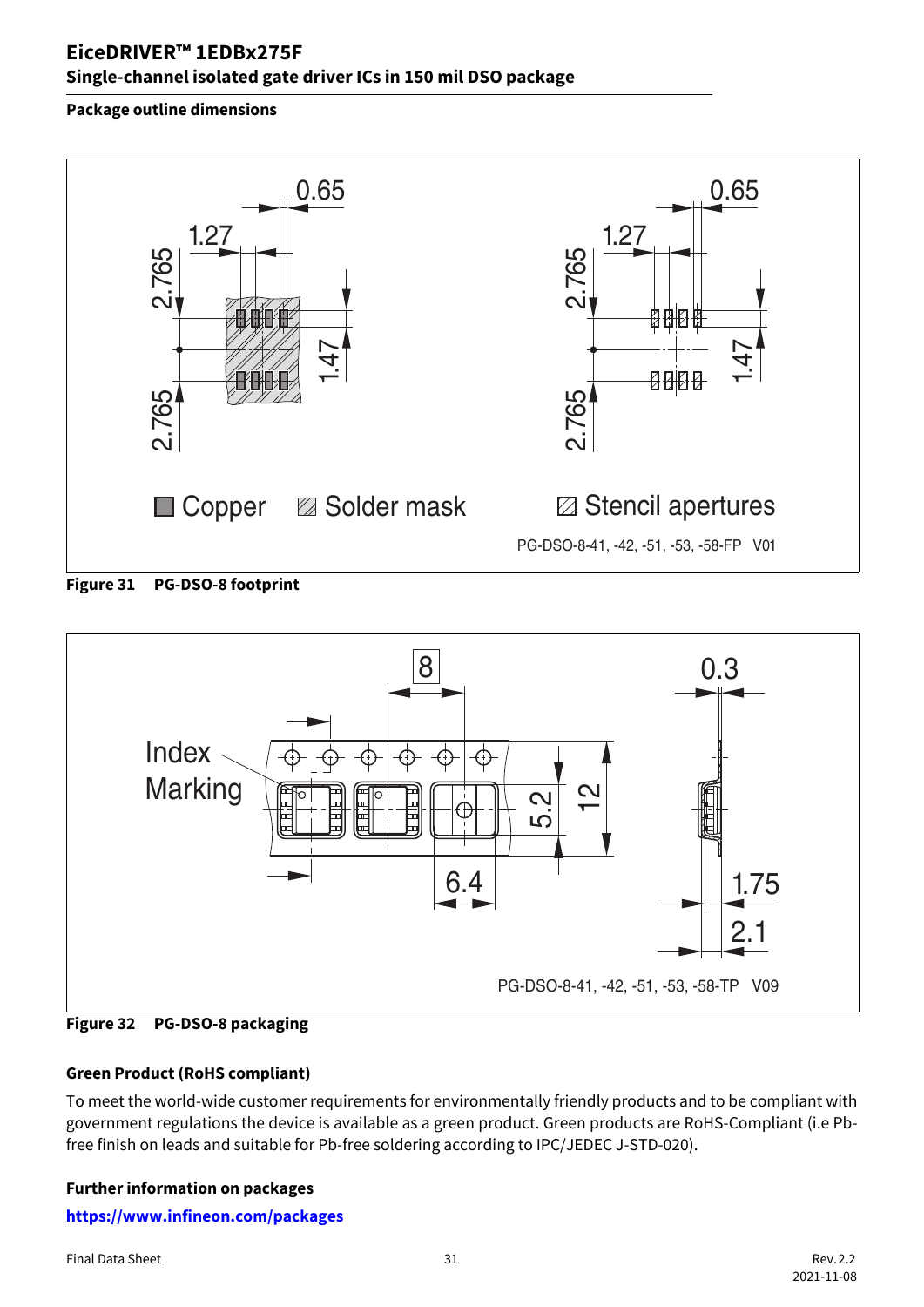# **Revision history**

| Page or Item               | <b>Subjects (major changes since previous revision)</b>                                                                           |
|----------------------------|-----------------------------------------------------------------------------------------------------------------------------------|
| Rev. 2.2, 2021-11-04       |                                                                                                                                   |
| Front page                 | <b>Editorial updates</b>                                                                                                          |
| <b>Table 16</b>            | Output current values are rounded                                                                                                 |
| <b>Figure 8</b>            | Fixed typo (OUT does not follow V <sub>DDI</sub> shape)                                                                           |
| <b>Figure 11</b>           | Fixed typo (OUT_SRC and OUT_SNK flipped)                                                                                          |
| <b>Figure 14</b>           | Updated typical application circuit for 650 V CoolSiC™ updated with the new<br>1EDN9550B EiceDRIVER™ to drive the low-side MOSFET |
| <b>Figure 15</b>           | Added new V <sub>DDI</sub> data points for typical input-side quiescient current I <sub>VDDIa</sub> vs.<br>temperature            |
| <b>Figure 16</b>           | Added typical input-side current $I_{VDDI}$ vs. $V_{DDI}$                                                                         |
| <b>Figure 17</b>           | Added new V <sub>DDO</sub> data points for typical output-side quiescient current I <sub>VDDOa</sub><br>vs. temperature           |
| <b>Figure 18</b>           | Added typical output-side quiescient current I <sub>VDOq</sub> vs. V <sub>DDO</sub>                                               |
| Rev. 2.2, 2021-11-08       |                                                                                                                                   |
| Whole document             | Removed "UL1577 certification pending" because certification has been<br>issued                                                   |
| Table 1, Table 3, Table 21 | Added 1EDB6275F 12 V UVLO variant                                                                                                 |
| Table 1, Table 21          | Modified UVLO values for 1EDB9275F                                                                                                |
| <b>Table 7</b>             | Fixed typo in $R_{thJB25}$                                                                                                        |
| <b>Table 17</b>            | Increased propagation delay max (49ns $\rightarrow$ 51ns)                                                                         |
| <b>Table 19</b>            | Added pollution degree, climatic category and emulated VDE0884-11<br>parameters                                                   |
| <b>Table 20</b>            | Added safety limiting values table                                                                                                |
| <b>Table 23</b>            | Updated VDDO UVLO vs. temperature graph for 1EDB9275F, added graph for<br>1EDB6275F                                               |
| Rev. 2.0, 2020-04-08       |                                                                                                                                   |
|                            | Final datasheet created                                                                                                           |